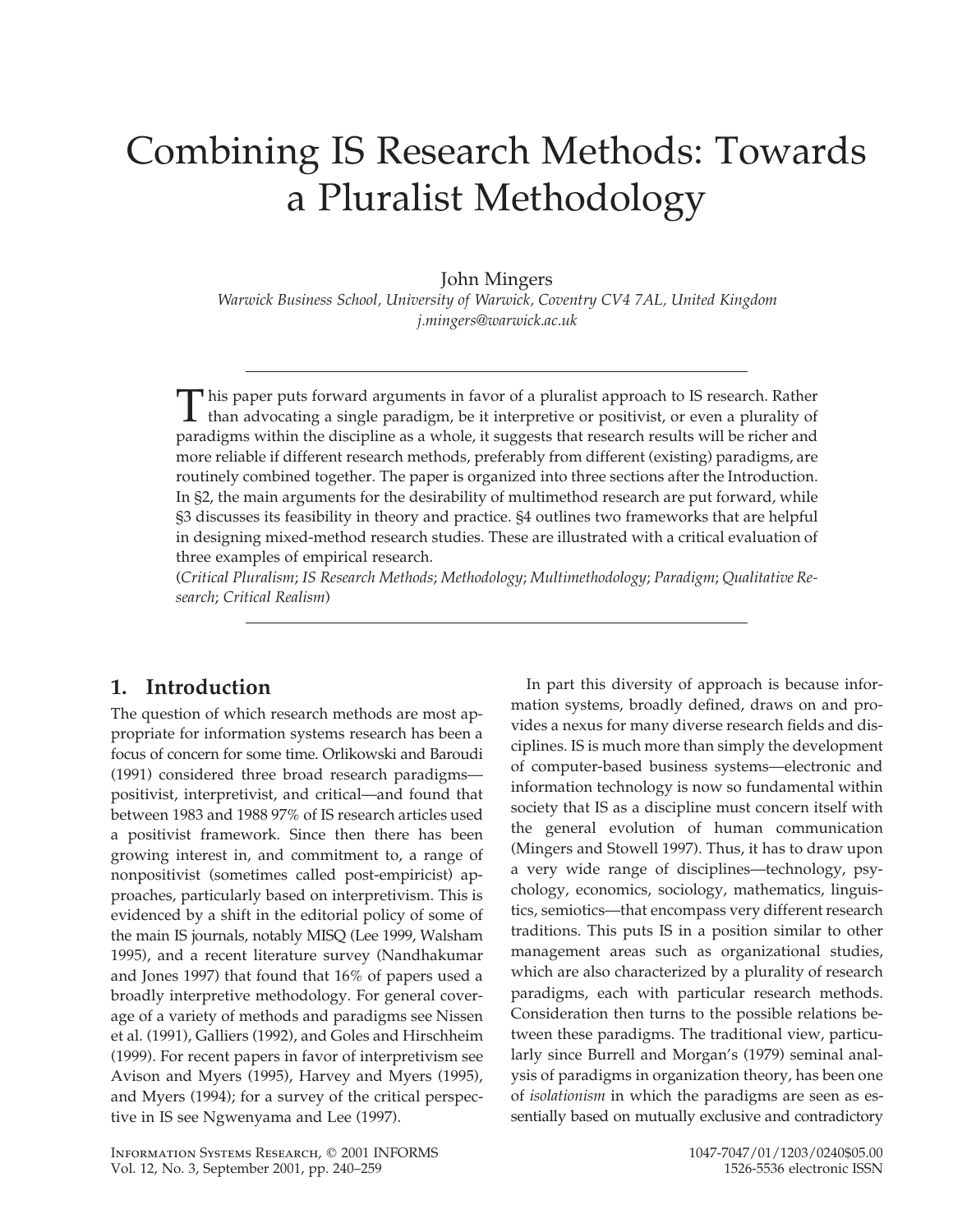assumptions, and individual researchers do, or should, follow a single paradigm. This principle is sometimes justified in terms of the superiority of the (usually positivist) paradigm but, more recently, Benbasat and Weber (1996) have argued in terms of the need for uniformity within the IS discipline as a whole:

Our own view is that we need both a paradigm (one or more) and diversity in the IS discipline. A paradigm will serve to provide coherence to the IS discipline and to characterize the phenomena that make it different from other disciplines. In short, it is needed to articulate the core of the discipline (p. 397).

Without this, they fear, the discipline will shatter or be taken over by a more established discipline.

In contrast, Robey (1996) argues that a diversity of research methods and paradigms within the discipline is a positive source of strength. This is primarily because diversity provides a wider range of knowledge traditions upon which to base research and theory, which is particularly important in a discipline like IS which deals with real-world complexities. Robey accepts, however, that such an approach also needs a "disciplined methodological pluralism" (Landry and Banville 1992) to avoid becoming totally unrigorous and anarchistic. This *complementarist* position asserts that no one paradigm is superior, but that their individual rationalities should be respected within the discipline as a whole. Different approaches may be more or less appropriate for particular situations or topics and, therefore, there should be some process of choice between them.

. . . theoretical foundations for research and specific research methods are justified by research aims, or purposes. They should *not* be chosen because they conform to a dominant paradigm or because the researcher believes in their intrinsic value. Rather theory and method are justified on pragmatic grounds as appropriate tools for accomplishing research aims. (Robey 1996, p. 406)

A third possibility, and the one espoused in this paper, is that different research methods (especially from different paradigms) $1$  focus on different aspects of reality and therefore a richer understanding of a research topicwill be gained by combining several methods

<sup>1</sup>The relation between paradigms and methods is discussed below.

together in a single piece of research or research program.2 This position has been supported within IS by a number of authors (Galliers 1993, 1994, 1991, Landry and Banville 1992, Lee 1991), and as long ago as 1985 Lyytinen and Klein argued that the hermeneutic and empirical-analytic traditions should be brought together. But, as Smithson (1991, p. 368) laments,

. . . despite considerable concern over the methodological shortcomings of IS research and the attraction of combining different approaches, the topic is relatively rarely discussed in the IS literature. It would seem that researchers seldom combine approaches or, if they do, the implications are not highlighted in their reports.

The paper is organized into three main sections. In §2, the main arguments for the desirability of multimethod research are put forward, while §3 discusses its feasibility in practice. Section 4 provides a more substantive contribution to multimethod research by outlining two frameworks that may be helpful in designing mixed-method research studies. These are illustrated with a critical evaluation of three examples of actual empirical research.

#### **1.1. Definition of Terms**

To make the position advocated in this paper as clear as possible, I shall define some terms to be used and also provide a summary of the main arguments. Words such as ''paradigm,'' ''methodology,'' ''method,'' and ''technique'' are open to many interpretations, so while I shall endeavor to use the following definitions consistently, it must be recognized that these are not claimed to be ''correct'' in an absolute sense. Inevitably, some latitude will be required in applying them across a variety of domains.

Research is conducted by undertaking particular activities such as administering and analyzing a survey, conducting controlled experiments, doing ethnography or participant observation, or developing root definitions and conceptual models. These basic activities are *research methods* or *techniques* (using the terms synonymously). They are generally well-defined sequences

<sup>&</sup>lt;sup>2</sup>This approach is called "multimethodology" by Mingers and Gill (1997).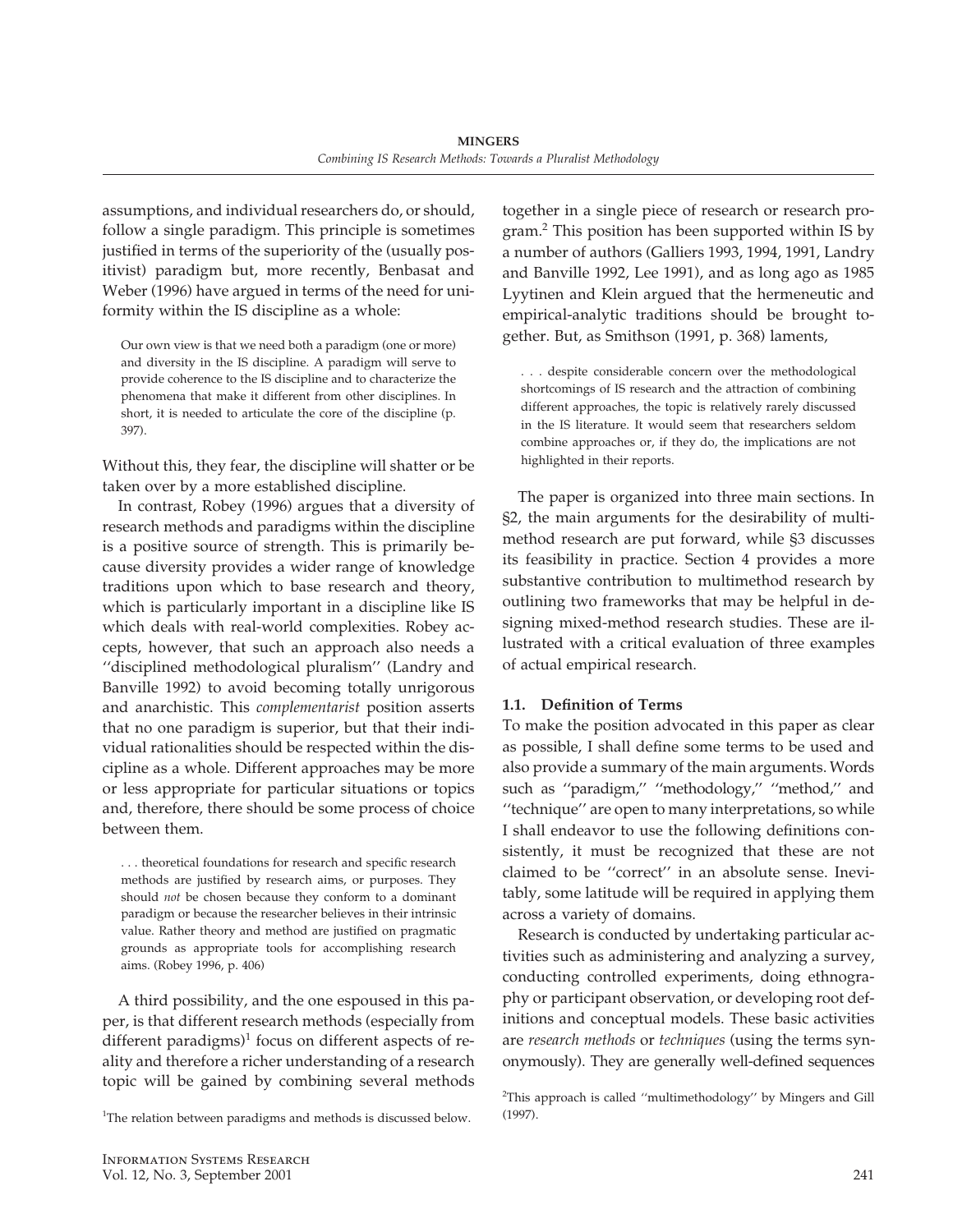of operations that if carried out proficiently yield predictable results (Checkland 1981, Livari et al. 1998). However, there is often a confusion between the terms "method" and "methodology." Sometimes they are simply used, imprecisely, as interchangeable (for example, in Tashakkori and Teddlie (1998) or Livari et al. (1998)), while, as Livari et al. (1999) point out, there are also differences in usage between North America and Europe.

For this paper it is useful to distinguish three connotations of the term *methodology*. (i) The most general is ''method-*ology,*'' meaning the study of methods (Checkland 1981). One might use this meaning to refer to a course in Research Methodology which covered a whole range of different methods. (ii) The most specific meaning is when talking about ''the methodology'' of a particular research study, e.g., Tashakkori and Teddlie (1998). In this case the term refers to the actual research method(s) used in a certain piece of research. In this sense, every study has its own individual methodology. (iii) The third usage is a generalization of the second. Particular combinations of methods occur many times in practice, or are deliberately designed a priori and come to be called ''a methodology.'' Examples of the former are Soft Systems Methodology (Checkland and Scholes 1990) and Grounded Theory (Miles and Huberman 1994), while an example of the latter is Multiview<sup>3</sup> (Avison and Wood-Harper 1990). Using the term in this way, ''a methodology'' is more general and less prescriptive than a method. It is a structured set of guidelines or activities to assist in generating valid and reliable research results. It will often consist of various methods or techniques, not all of which need be used every time. It can be difficult to precisely delineate the boundaries between method and methodology at one end (e.g., which is administering and analyzing a survey?), or between methodology and a general research approach $4$  (e.g., "qualitative research methodology'') at the other. This paper is generally concerned with combining research *methods*, but it is also possible to combine these more generic *methodologies*. 5

Research methods (and therefore methodologies) make implicit or explicit assumptions about the nature of the world and of knowledge. It has been conventional since Kuhn (1970) to call particular combinations of assumptions *paradigms*. Kuhn's work in the natural sciences presupposed that paradigms generally succeeded one another. But, in the social sciences, Burrell and Morgan (1979) constructed a set of antithetical paradigms that could exist simultaneously. A paradigm is thus a construct that specifies a general set of philosophical assumptions covering, for example, ontology (what is assumed to exist), epistemology (the nature of valid knowledge), ethics or axiology (what is valued or considered right), and methodology (Livari et al. 1998, Mingers and Brocklesby 1997, Tashakkori and Teddlie 1998). There can only be a relatively small number of paradigms extant within a discipline at one time, although the actual number and their characterization in terms of underlying dimensions differs between authors.<sup>6</sup> This paper uses the idea of different paradigms to emphasize the desirability of combining together methods that have distinctively different assumptions, but does not wish to remain wedded to the particular paradigm boundaries that exist at the moment.

#### **1.2. Summary of Argument**

The following points summarize the arguments made in the rest of the paper.

1. Research methods can be seen as instruments for provoking a response from the world. The nature of

 $3$ Note that this is an information systems design methodology rather than a research methodology.

<sup>&</sup>lt;sup>4</sup>A useful classification of methodologies and approaches has been developed in the slightly different context of information systems design (Livari et al. 1998, 1999).

<sup>&</sup>lt;sup>5</sup>In the rest of the paper *methodology* will mean generic methodology. When referring to the specific methodology of an actual study, we will use *methodology*<sup>s</sup> .

<sup>6</sup> All commentators distinguish at least two paradigms—positivist (empirical-analytic, objectivist, functionalist) and interpretive (subjectivist, constructivist)—e.g., (Lee 1991). Several other commentators add another, critical (Orlikowski and Baroudi 1991) or pragmatism (Robey 1996, Tashakkori and Teddlie 1998). Many distinguish four; functionalist, interpretive, radical humanist, radical structuralist (Burrell and Morgan 1979, Hirschheim and Klein 1989), or normative, interpretive, critical, dialogic (Deetz 1996). See also, Blaike (1991), Keat and Urry (1981), Pepper (1942), and Smaling (1994).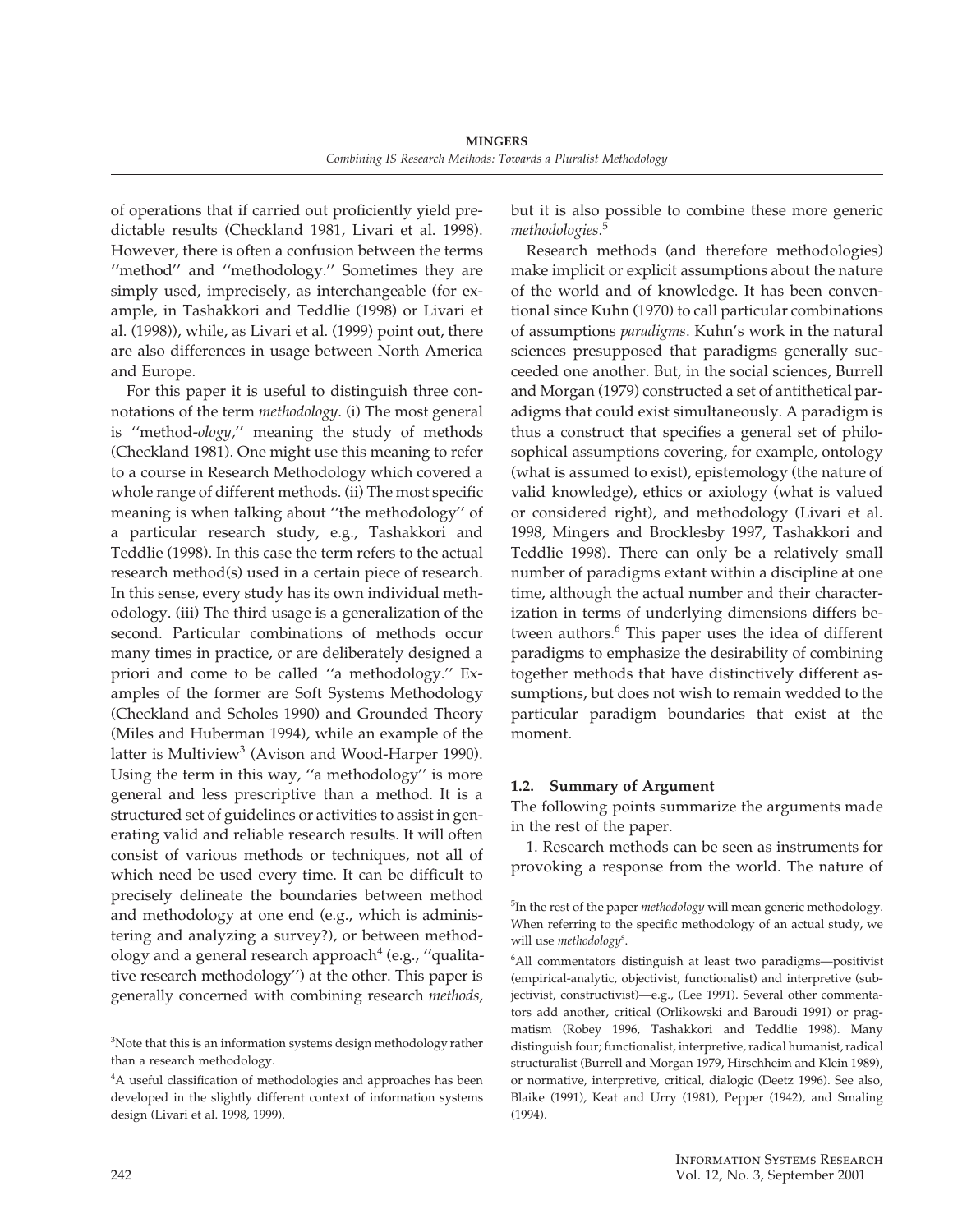the response depends on both the world and the instrument. Different methods generate information about different aspects of the world. The information is used to construct theories *about the world,* which in turn condition our experience *of the world*. It is both desirable and feasible to combine together different research methods to gain richer and more reliable research results.

2. However, it is commonly held that research methods are bound to particular paradigms and that the paradigms themselves are incommensurable, and, therefore, it is logically incoherent to mix together methods from different paradigms. Even some pluralists argue that the integrity of paradigms must be respected when different methods are used.

*Contra* this view, I argue that:

2.1. *Paradigms* are simply constructs of our thought. To hold that the world must actually conform to one of them is to commit the *epistemic fallacy* (limiting what may exist to our current knowledge) or, more generally, the *anthropic fallacy* (defining *being* or *existence* only in relation to human *being*) (Bhaskar 1978). The world is almost certainly more complex than we do, or possibly can, know.

2.2. Arguments about paradigm incommensurability have been overstated—there is no agreed way of defining different paradigms. Kuhn's version of paradigms is different from and less restrictive than Burrell and Morgan's, and there are many examples of intertranslation between paradigms. The paradigm concept is useful as a shorthand for a particular constellation of assumptions, theories, and methods, but it is purely an heuristic device.

2.3. In any case, it is possible to detach research methods (and perhaps even methodologies) from a paradigm and use them, *critically and knowledgeably,* within a context that makes different assumptions.

2.4. In doing this, we do not have to accept the integrity of extant paradigms because their assumptions are always limited and, therefore, the subject of critique. Nor do we have to (or could we) adopt some assumption-free metaparadigmatic stance that adjudicates between them. Rather we need to develop new paradigms, with their own assumptions and commitments, which draw on the strengths and weaknesses of the current ones, recognizing the plurality and diversity of the world. Critical pluralism, based on Bhaskar's critical realism, is a step toward this.

2.5. Finally, any discipline that researches aspects of the *social* world must inevitably have a *critical* potential in that the social world of meanings and practices (the object of social science) is intrinsically *value-laden,* and social research will inevitably question society's and individuals' self-understandings.

# **2. Desirability of Multimethod Research**

This section puts forward arguments as to why multimethod research is desirable for information systems. Landry and Banville (1992) have made strong arguments in favor of pluralism in general, but it should be noted that the term ''methodological pluralism'' may be conceptualized in a number of different ways. (i) Loose pluralism, holding that the IS discipline as a whole should support and encourage a variety of research paradigms and methods within it, but should not specify how or when they be used. (ii) Complementarism, where different paradigms are viewed as internally consistent, and based on different assumptions about their context of use, such that each paradigm would be seen as more or less appropriate for a particular research situation. And, (iii) strong pluralism, as advocated in this paper, where all research situations are seen as inherently complex and multidimensional, and would thus benefit from a range of methods.

Two main arguments in favor of strong pluralism are put forward and used in the construction of a research framework in §4. The first is that the real world is ontologically stratified and differentiated (Bhaskar 1994), consisting of a plurality of structures that generate the events that occur (and do not occur). Different paradigms each focus attention on different aspects of the situation, and so multimethod research is necessary to deal effectively with the full richness of the real world. The second argument is that a research study is not usually a single, discrete event but a process that typically proceeds through a number of phases. These phases pose different tasks and problems for the researcher. However, research methods tend to be more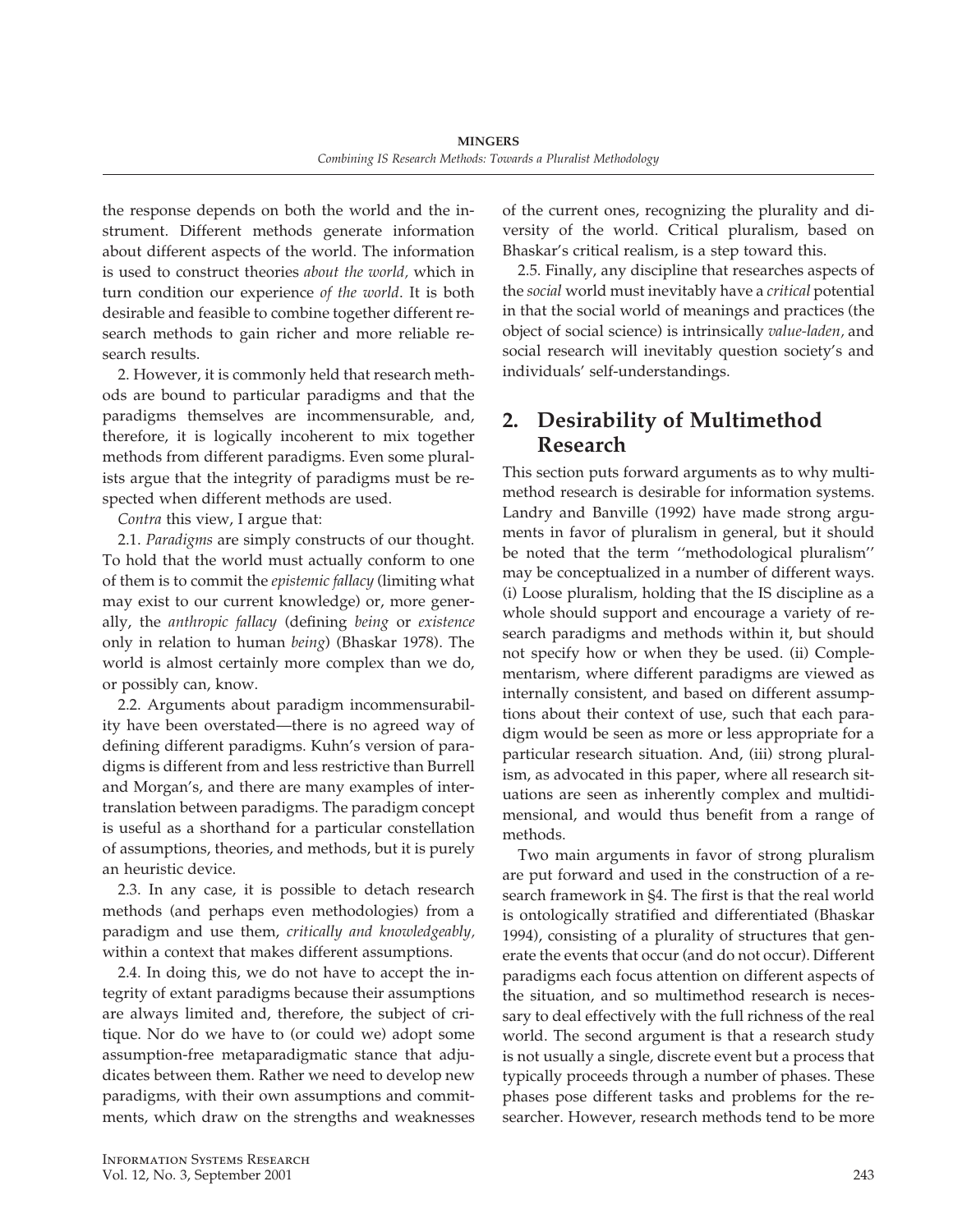useful in relation to some phases than others, so the prospect of combining them has immediate appeal. Even where methods do perform similar functions, combining a range of approaches may well yield a better result.<sup>7</sup>

There are other advantages to multimethod work (Tashakkori and Teddlie 1998)—(i) triangulation seeking to validate data and results by combining a range of data sources, methods, or observers, (ii) creativity—discovering fresh or paradoxical factors that stimulate further work, (iii) expansion—widening the scope of the study to take in wider aspects of the situation. But only the two primary arguments will be discussed in more detail in this section. They will also be the basis of a framework explained in §4.1.2.

#### **2.1. The Multidimensional World**

Adopting a particular paradigm is like viewing the world through a particular instrument such as a telescope, an X-ray machine, or an electron microscope. Each reveals certain aspects, but each is blind to others. Although they may be pointing at the same place, each instrument produces a different, and sometimes seemingly incompatible, representation. Thus, in adopting only one method, one is often gaining only a limited view of a particular research situation. For example, attending only to that which may be measured or quantified, or only to individuals' subjective meanings and thus ignoring the wider social and political context. This argument is a strong one in support of multimethod research, suggesting that it is always wise to utilize a variety of approaches.

A framework has been developed from Habermas's (1979, 1984, 1987, 1993) theory of communicative action and is shown in Figure l. Habermas's work has long been accepted as a basis for a critical approach within IS (Hirschheim et al. 1996, Ngwenyama and Lee 1997) and is one of the two or three dominant schools of thought within social theory itself. His more recent work has concerned itself with the pragmatics of human communication (and its implications for ethics) and is thus particularly suited to IS. Habermas (1984)

argues that the distinctive nature of humans is their ability to communicate and debate through language, and he calls this activity *communicative action.* Its fundamental purpose is achieving and maintaining *understanding* amongst those involved. There are, of course, other types of action—instrumental (aimed at achieving personal goals in a nonsocial way), strategic (aimed at influencing other actors to achieve one's goals), and discursive (aimed at reestablishing agreement after a breakdown).

Habermas (1984) analyses communicative action, not abstractly in terms of syntax or semantics, but as real, purposeful, pragmatic interaction between social subjects. He is concerned with actual utterances made by speakers engaged in a social process, and argues that such utterances implicitly raise or embody particular validity claims. These claims can always be challenged or questioned, and the speaker must be prepared and able to justify them for the utterance to be acceptable. Four validity claims are distinguished: *comprehensibility*, *truth*, *rightness*, and *sincerity*. Comprehensibility simply means that the utterance be understandable to a competent speaker of the language. The other three refer to relations between the utterance and three different worlds—the *objective* world of actual and possible states of affairs, the *social* world of normatively regulated social relations, and the *subjective* world of personal experiences and beliefs, respectively.<sup>8</sup>

Thus, an acceptable communicative utterance must be understandable; it must be true with respect to an objective world; be based on valid social norms that are considered right; and be meant sincerely in reflecting the speakers beliefs. A listener may question any of these claims leading to further utterances aimed at justifying them that may, themselves, be questioned. The process as a whole is seen as an ideal type for rational communication in which the ''force of the better argument'' (Habermas 1990) should eventually hold sway.

If we broaden Habermas's theory from considering only utterances towards research activity in general, then we can categorize research methods in terms of

<sup>&</sup>lt;sup>7</sup>Although this paper focuses on single pieces of research, it is recognised that often studies form part of larger research programmes. It should be easier to combine methods across programmes—see §3.4.

<sup>&</sup>lt;sup>8</sup>These three worlds are related to Popper's worlds 1, 2, 3. The differences are discussed in Habermas (1984, p. 76)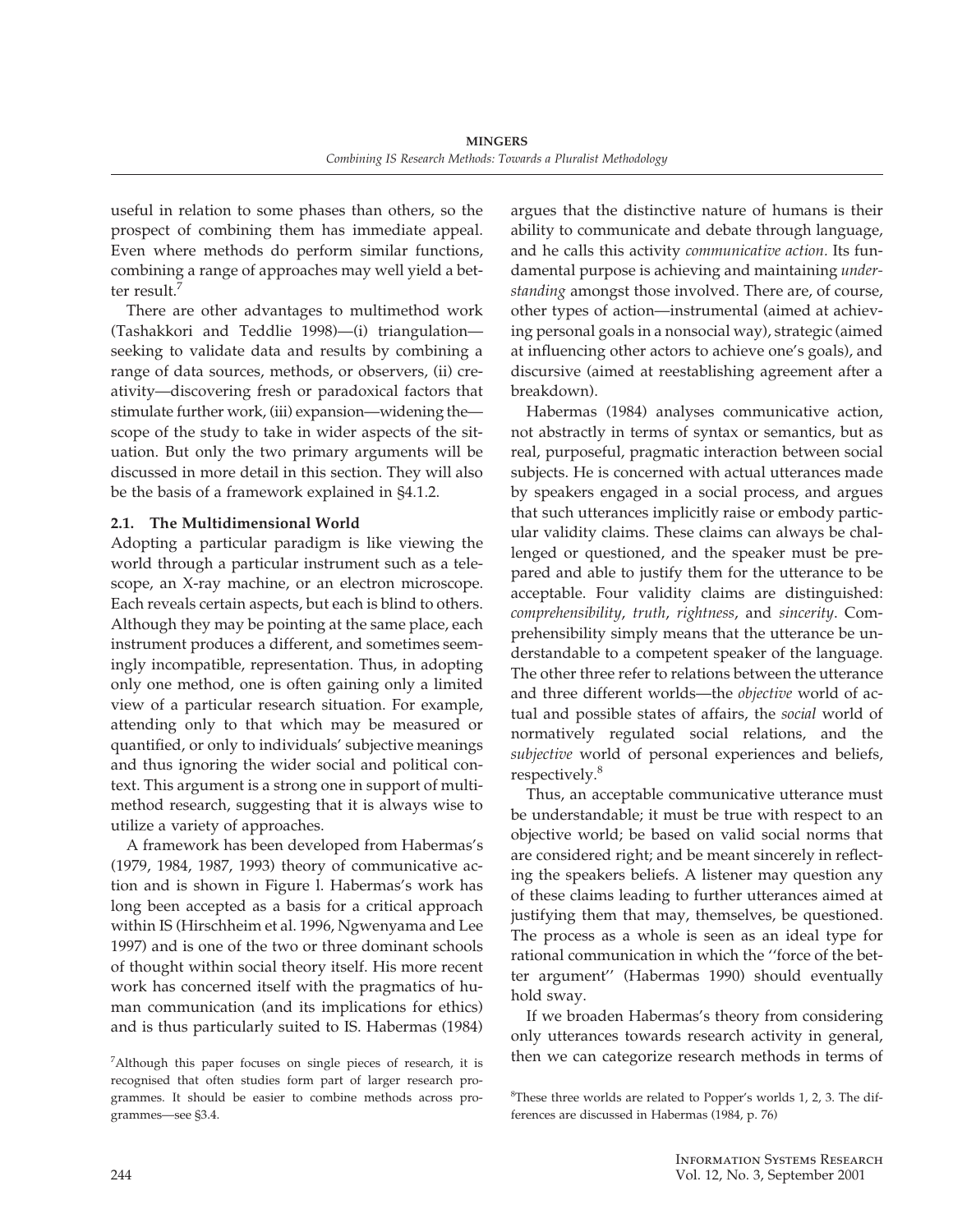

their relationship to the three worlds—the *material* world, the *social* world, and the *personal* world (see Figure 1). Each domain has different modes of existence and different epistemological possibilities. The material world is outside and independent of human beings. It existed before us and would exist whether or not we did. We can shape it through our actions, but are subject to its constraints. Our relationship to this world is one of *observation* (rather than participation or experience), but such observations are always theory and subject dependent. We can characterize this world as objective in the sense that it is independent of the observer, although clearly our observations and descriptions of it are not.

From this material world, through processes of evolution, linguistically endowed humans have developed, capable of communication and self-reflection. This has led to the social and personal worlds. The personal world is the world of our own individual thoughts, emotions, experiences, and belief. We do not observe it, but *experience* it. This world is subjective in that it is generated by, and only accessible to, the individual subject. We can aim to express our subjectivity to others and, in turn, appreciate theirs. Finally there is the social world that we (as members of particular social systems) share and *participate* in. Our relation to it is one of intersubjectivity because it is, on the one hand, a human construction, and on the other, it goes beyond and preexists any particular individual. It consists of a complex multilayering of language, meaning, social practices, rules, and resources that both enables and constrains our actions and is reproduced through them. One of its primary dimensions is that of power (Mingers 1992).

### 2.2. Research As a Process

The second argument is that research is not a discrete event but a process that has phases or, rather, different types of activities, which will predominate at different times. Particular research methods are more useful for some functions than others, and so a combination of approaches may be necessary to provide a more comprehensive research outcome. To help do this in practice, some categorization of the phases of a research study would be useful, against which could be mapped various research methods' strengths. Producing such a classification of research activities is difficult because research in general is so diverse—from librarybased literature reviews; through experimentation, surveys, and ethnography; to action research or critical intervention in real-world organizations. So, any such typography needs to be very abstract. Galliers (1991) produced one possible framework, but that was considered to be too specific to a small number of particular techniques. He also produced a revised version that is more general (Galliers 1996) split into ''gathering data'' and ''distilling data,'' but this still does not cover action-oriented research. An analysis of the general process of research and intervention, based on work of Bhaskar (1979), Maturana (1990), and Tashakkori and Teddlie (1998), led to the identification of the following four phases:

• *Appreciation* of the research situation as experienced by the researchers involved, expressed by any actors in the situation, and prior literature and theories. This will involve the identification of the experience or phenomena to be explained, initial conceptualization and design of the study, and the production of basic data using methods such as observation, interviews, experiments, surveys, or qualitative approaches. Note that this cannot be an ''observerindependent'' view of the situation ''as it really is.'' It will be conditioned by the researcher's previous experience and their access to the situation.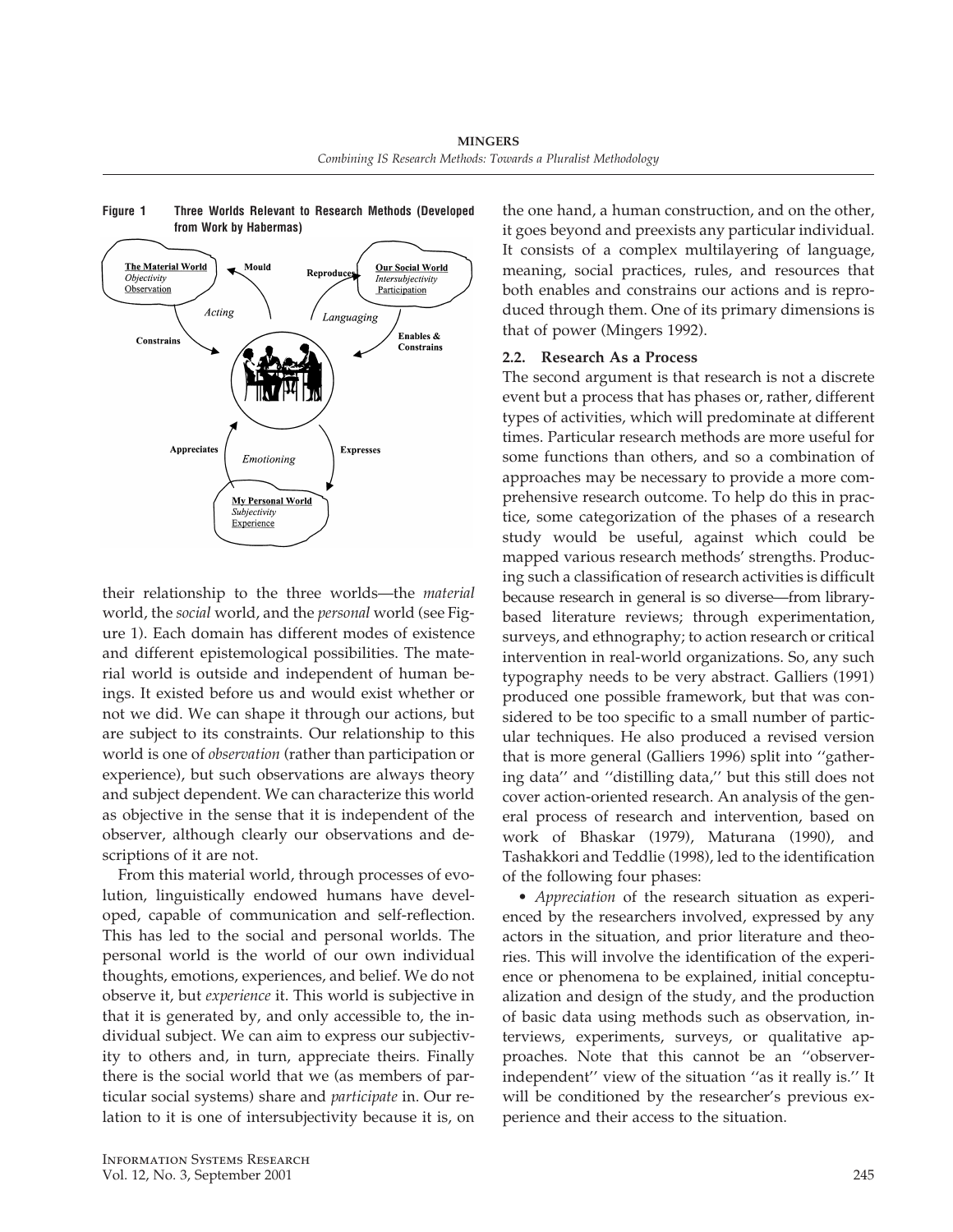• *Analysis* of the data produced so as to understand the history that has generated it, and the particular structure of relations and constraints that maintain it. This will involve analysis methods appropriate to the methodology<sup>s</sup> of the study and the data produced in the first stage. Explanation will be in terms of possible hypothetical mechanisms or structures that, if they existed, would produce the phenomenon that has been observed, measured, or experienced.

• *Assessment* of the postulated explanation(s) in terms of other predicted effects, alternative possible explanations, and, within action research, consideration of ways in which the situation could be other than it is. The assessment phase also involves interpretation of the results, and inference to other situations.

• *Action* to report on and disseminate the research results and, if necessary or desired, to bring about change to the situation.

Put crudely, these phases cover: What is happening? Why is it happening? How could the situation or explanation be different? And, so what? We should emphasize immediately that these activities are not seen as discrete stages that are enacted one by one. Rather, they are aspects of the research study that need to be considered throughout, although their relative importance will differ as the project progresses. Equally, different studies will place their emphasis at some stages rather than others.

To conclude this section, the proposition that a range of research methods will provide richer and more reliable results seems to be widely supported. Lewis and Grimes (1999), in a wide-ranging survey, classify such work into multiparadigm reviews that seek to reveal the often implicit background assumptions of theories and research, multiparadigm research in which methods from different paradigms are deliberately used together, and metaparadigm theory building in which ''the goal is a more rich, holistic, and contextualized purview'' (p. 675). Even Benbasat and Weber, who are concerned about excessive diversity within the discipline, concede that, ''(i)n this regard, we cannot conceive of how any one paradigm (or a small number of paradigms) could ever account for all the phenomena that are properly the concern of members of the IS discipline'' (Benbasat and Weber 1996, p. 397)*.*

So, is there in fact a problem? Perhaps much multimethod, multiparadigm research already occurs.

#### **2.3. How Common Is Multimethod Research?**

To answer this question, an empirical review of the main IS journals was carried out specifically to evaluate the extent of multimethod research. This study complemented similar reviews by Walsham (1995) and Nandhakumar and Jones (1997) that delve into the prevalence of interpretive research. Full details of the survey will be reported elsewhere; this paper only presents a brief summary. Six journals were selected— *MIS Quarterly*, *Information Systems Research*, and *Communications of the ACM*, as the leading American journals; *Information Systems Journal* and *European Journal of IS* as the European ones; and *Accounting, Management and IT* as a more eclectic one. All papers between 1993 and 1998 were surveyed to record (i) if there was empirical research (as opposed to theory, methodology, literature review); (ii) the particular methods used; and (iii) the occurrence of multiple methods.

Roughly two-thirds of papers contained some form of empirical research, and the dominant forms of research were surveys, interviews, experiments, and case studies accounting for over 80% of recorded examples.<sup>9</sup> Other more specific research methodologies, such as participant observation, grounded theory, or soft systems methodology, were almost entirely absent. There was also evidence of differences between journals, with ISR and CACM being most oriented toward quantitative approaches and ISJ and AMIT toward interpretive. In terms of research combinations, $10$ the overall results show that around 13% of those papers that have definite empirical content used more than one research method. This in itself is quite a small proportion (and shows no overall trend over the years

 $10$ This is to some extent a subjective exercise because some research methods almost inevitably go together. For example, some type of observation or measurement almost always occurs, and interviews go hand-in-hand with case study research and, to some extent, surveys. Equally, the actual classification of methods as being a particular type requires judgement because different terms may be used for similar methods, and some papers are unclear as to their actual methodologys .

<sup>9</sup> Methods of data *analysis*, such as multivariate statistics, were not counted as separate research methods because they can only be used in combination with a data-generating method.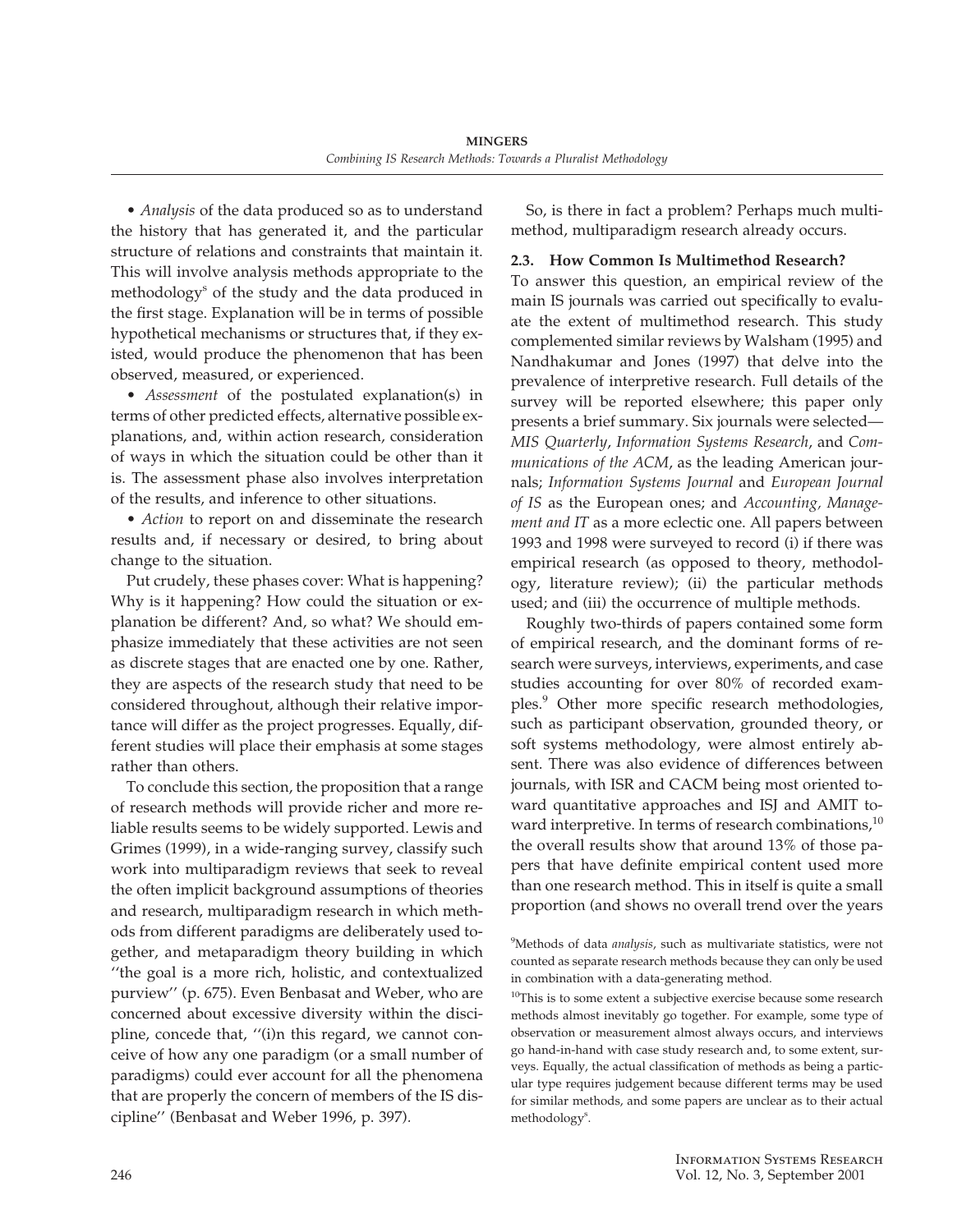**MINGERS** *Combining IS Research Methods: Towards a Pluralist Methodology*

surveyed), but when the detail of particular combinations is considered, it becomes even less impressive. Of 122 recorded combinations, 75% involved only surveys, interviews, and/or case study research, which (as mentioned above) almost inevitably go together. Thus, the general picture is not one of a wide diversity of different approaches and methods as sometimes portrayed (Benbasat and Weber 1996, Robey 1996), but rather a narrow spectrum centered around traditional approaches with very little by way of cross-paradigm linkages. Why is this the case when so many people are, in general, in favour of research diversity? Some possible answers are given in the next section.

# **3. Feasibility of Multimethod Research**

Having put forward arguments for the desirability of multimethod research, we must also recognize the inherent problems and assess its overall feasibility. We should remember that we are concerned particularly with linking research methods that would normally be seen as belonging to different research paradigms. Four levels of problems can be identified: (i) *philosophical—*particularly the issue of paradigm incommensurability; (ii) *cultural—*the extent to which organizational and academic cultures militate against multimethod work; (iii) *psychological—*the problems of individual researchers who are often only comfortable with a particular type of method; and (iv) *practical*. Each of these is a major research area in its own right, and in this paper all we hope to do is outline the main debates and provide at least prima facie evidence that the problems are not insurmountable. More detailed arguments will be found in Mingers and Brocklesby (1997).

## **3.1. Philosophical Feasibility—Paradigm Incommensurability**

The paradigm incommensurability thesis asserts that because paradigms differ in terms of the fundamental assumptions they bring to organizational inquiry, researchers must choose the rules under which they do research from among the alternatives on offer. They must then commit themselves to a single paradigm, although sequential movement over time is permissible. Multimethod research is proscribed for a number of reasons, the most notable of which is the supposedly irreconcilable objectivist/subjectivist ontological and epistemological dichotomies that exist between the empirical-analytic and interpretive paradigms, respectively. There are other related dichotomies, such as structure versus agency, determinism versus voluntarism, causation versus meaning, and object versus subject. The opposing positions in each dichotomy represent alternative competing ''truths'' about the world and, as such, they resist reconciliation or synthesis (see Tashakkori and Teddlie 1998).

In recent years, however, several arguments have been put forward within philosophy, social theory, and organization studies against a strong view of paradigm incommensurability. First, it is argued that the characterization of paradigms as separate and mutually exclusive domains may have been overstated (Gioia and Pitre 1990). Although the central prototypical characteristics are incommensurable, paradigms are permeable at the edges, in their so-called ''transition zones.'' It is possible, these authors argue, to ''construct bridges'' across paradigm boundaries that are ostensibly impenetrable. Moreover, the distinctions that are generally drawn between different paradigms are themselves fuzzy and highly questionable, and there is no one agreed-upon set of paradigms (Smaling 1994). Second, it is not necessary to accept that research methods are wholly internal to a single paradigm (Mingers and Brocklesby 1997, Smaling 1994). Rather, it is quite possible to disconnect a particular method from its normal paradigm and use it, *consciously and critically*, within another setting. For example, the use of quantitative data need not imply the acceptance of a positivist, objectivist epistemology. Rather, such data can (and should) be interpreted in the light of relevant social meanings, and their production as a social construction.

Third, it is claimed that the whole idea of paradigm incommensurability based upon the objective-subjective duality is fundamentally flawed (Orlikowski and Robey 1991, Weaver and Gioia 1994). Giddens' structuration theory has been used to demonstrate that it is not possible to separate out objective and subjective dimensions. Reality, according to structuration theory, emerges out of the dialectic interplay of forces of structure and meaning (structural regularities are created out of subjective meanings, and through socialization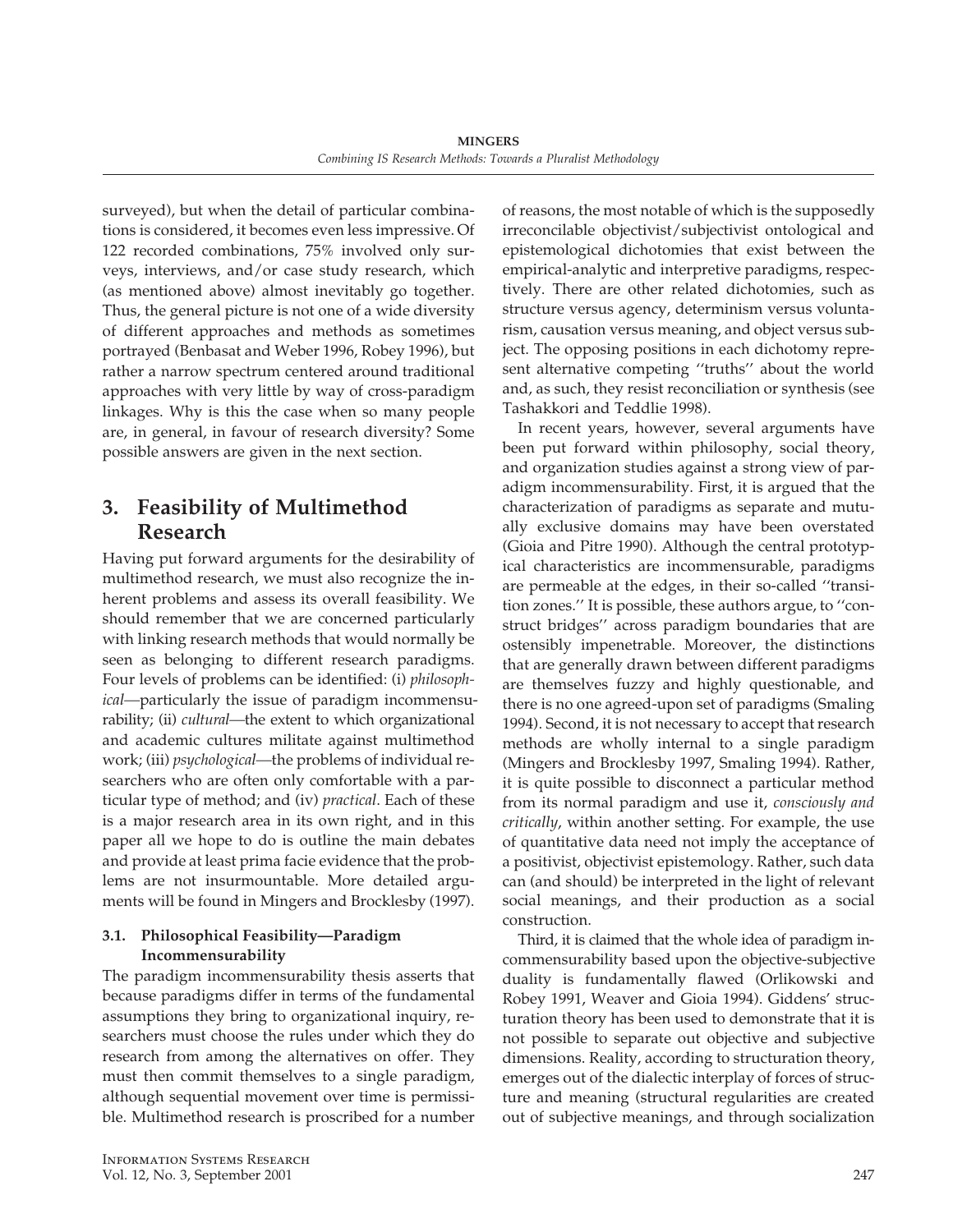**MINGERS** *Combining IS Research Methods: Towards a Pluralist Methodology*

processes, structures then ''act back'' upon individuals' meanings). Finally, generalizing the previous argument, different paradigms provide us with different perspectives or insights into a reality that is forever more complex than our theories can capture (Booth 1979, Guba 1990, Smaling 1994). It is, therefore, quite wrong to wholly accept the postulates of any one paradigm.

The philosophical position that underpins the arguments of this paper has been called ''critical pluralism'' (Mingers 1997, 1999) and it can encompass multiparadigm research combinations such as intensive/ extensive (Layder 1993, Sayer 1992) or distant/ engaged (Nandhakumar and Jones 1997). It emphasizes an acceptance of plurality at many levels—philosophical, social, methodological—but also grounds this from a perspective that adopts a critical stance towards the necessity and validity of current social arrangements. This is clearly seen as a new paradigm; it is not metaparadigmatic. Nor does it take the extant paradigms' assumptions at face value—for example, that quantitative data could be pure, unmediated reflections of an external reality. This critical pluralist perspective has been developed from the critical real- $\text{ism}^{11}$  of writers such as Bhaskar (1979, 1989, 1994), Keat and Urry (1981), combined with the biological and cognitive theories of Maturana and Varela (1980, 1987, Mingers 1995, 2000a).

#### **3.2. Cultural Feasibility—Paradigm Subcultures**

The question here is whether the existing cultural constitution of the information systems community—the extent to which it is split into paradigm subcultures will facilitate or act as a barrier against the widespread adoption of multimethod as a research strategy. Obviously, this depends upon the size of the ''cultural gap'' between where we are now, and where—in relation to multimethod research—we would like to be. This issue has been discussed in some detail with regard to the domain of management science (Brocklesby 1994, 1995, Brocklesby and Cummings 1995). Certainly research within IS (Banville and Landry 1989, Galliers 1994, Harvey and Myers 1995, Landry and Banville 1992, Myers 1994, Orlikowski and Baroudi 1991) does show that it has a fragmented character with general dominance, particularly in the United States, of a positivist subculture. It would seem that few of our colleagues are trained across two or more paradigms or work in groups where the sorts of multimethod research we have described are widely practiced. Most have hard science or strongly technological backgrounds, although some have moved into IS from social science. Applegate's and King's (1999) description of the problems faced by a junior researcher trying to undertake nonstandard research is an excellent illustration of paradigm subculture at work.

Some recent empirical evidence in the United Kingdom is both interesting and surprising. Galliers et al. (1997) report on a survey of United Kingdom IS academics (the sample frame was the 535 members of the UKAIS, of whom 20% replied), part of which dealt with academic background and use of research methods. Surprisingly (in comparison with the above research), nearly 70% came from a *social* science background (36% economics), and a further 21% came from operational research. Almost none had a specifically technical or scientific training. Given this, it is not surprising that the most common research area was in the organizational and human impact if they were in IT (16%) and that the most commonly used research methods were intensive ones such as case study, interviews, and qualitative analysis (41%). The most common epistemological positions were interpretivism (40%) and ''common sense/ad hoc'' (12%), with positivism (10%) and pragmatism (10%) following. Finally, the survey specifically asked if research methods were used in combination, and 70% replied ''always'' or ''often'', although no further details are available. The predominance of a social science background is unexpected in the light of common presuppositions that many IS people come from a technical background. There may of course be some bias in the sample—either the UKAIS in general, or the subset who chose to respond—but it would be interesting to replicate this research in the United States, and with IS practitioners rather than academics. The high proportion who regularly combine methods is encouraging, although these may well be methods within a single paradigm.

 $11$ <sup>The term pluralist rather than realist is simply a matter of empha-</sup> sis, highlighting its pluralist (especially of research methods) rather than its realist aspects.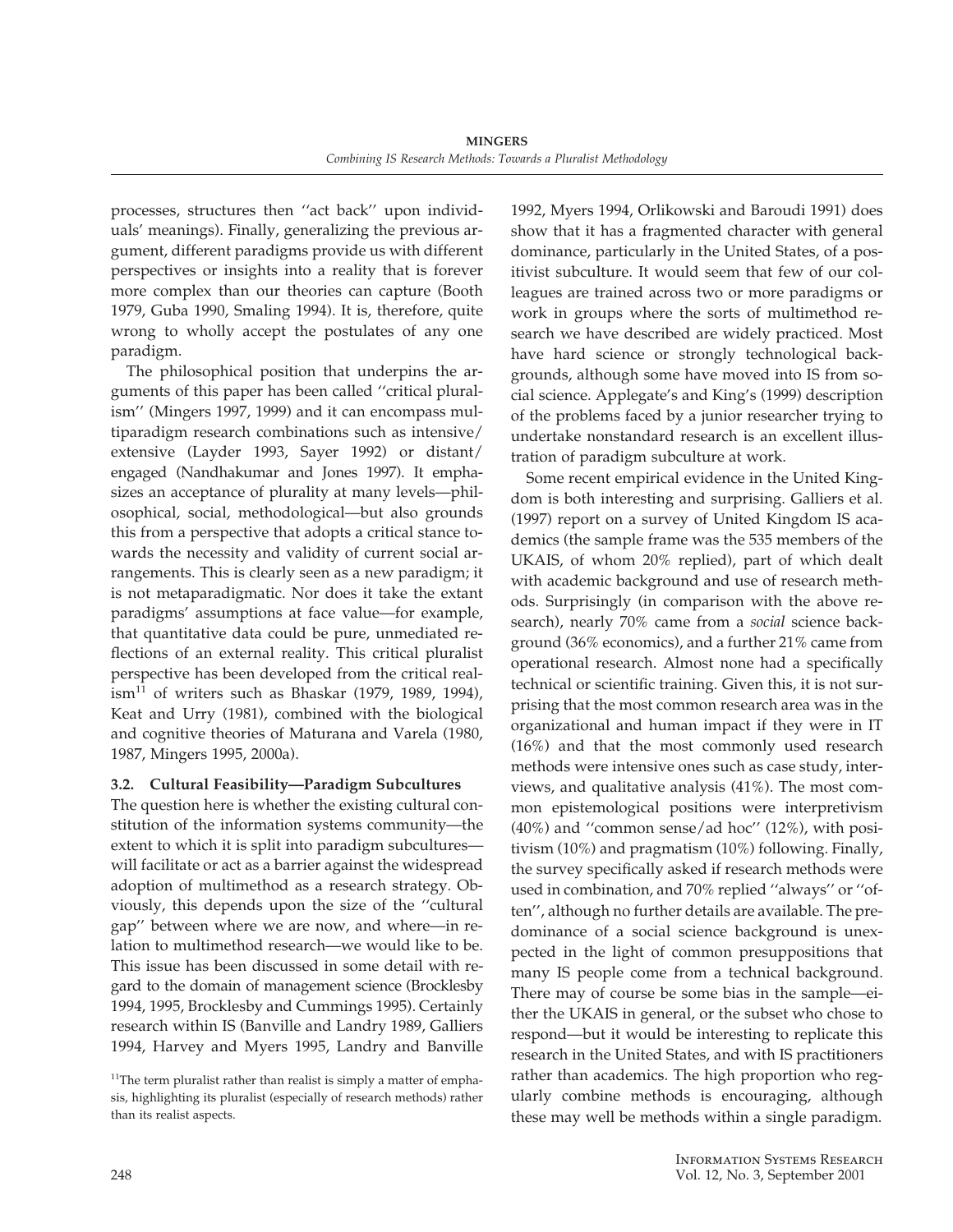This does not mean that the institutionally entrenched single-paradigm, even single-method subcultures that pervade IS are inviolable. Cultures do change, albeit often slowly and in response to specific conditions and events. Perhaps the most basic condition that might trigger the sort of transformation we are talking about would be an unexpected failure in traditional ways of working combined with a consciousness of the limitations of one's preferred paradigm and knowledge of what other options might be available. This, indeed, does seem to be happening following the numerous, well-publicized commercial information systems failures such as the London Ambulance system (Beynon-Davies 1995) and the London Stock Exchange system, *Taurus* (Drummond 1996). Then, of course, there is the question of capability. Changes would have to be made in the curriculum to develop a better awareness of the range of ontological and epistemological options that are available, and to broaden knowledge and research skills. Changes would need to be made in the criteria required to recruit staff. These changes present a number of challenges, but they do not represent insurmountable obstacles.

## **3.3. Psychological Feasibility—Cognitive Barriers**

The next potential difficulty in multimethod research concerns the cognitive feasibility of moving from one paradigm to another. Spanning a wide range of disciplines, there is now an extensive literature that has explored the extant links between personality traits, cognition and research preferences, and the production of knowledge. A major issue raised in this literature is the question of whether entrenched cognitive predilections may be altered to facilitate multimethod research. Research based on a Jungian personality schema (Blaycock and Rees 1984; Nutt 1979, 1986; Slocum 1978; Stumph and Dunbar 1991) suggests that the preferences of the ''analytical scientist'' type seem to reflect many of the exigencies of doing hard, quantitative research. Empirical studies of these ''types,'' for example, show that they value precision, accuracy, and reliability, and they perform best when they can impose models on a decision situation to specify the relevant data needed and provide formats for logical analysis. The two ''feeling'' types, the ''particular humanist'' and the ''conceptual humanist,'' in contrast, provide a closer approximation to the interpretive/soft systems style of research. Particular humanists, for example, prefer to conduct research via personal involvement with other people; they prefer qualitative data and report through personalized descriptive accounts.

## **3.4. Practical Barriers**

Finally, we must recognize that there are practical but nonetheless real constraints on multimethod research. The current situation seems well captured by Deetz (1996) in a paper on the nature of paradigms within organizational studies. He argues against the traditional epistemological version of paradigms developed especially by Burrell and Morgan (1979), which has dominated organizational and management studies. This, he claims, is too rigid and representational, founded in a strong objective/subjective distinction, and too easily taken as being ''true'' (or perhaps ''false'') rather than simply more or less stimulating or interesting. In its place he proposes to identify different discourses $^{12}$  (rather than paradigms) that characterize different research communities within organizational research. And, he argues, movement across or between these discourses, while desirable, is very difficult in practice.

Different orientations have developed specific ways of answering the types of questions they pose and do not work terribly well in answering the questions of others. The choice of orientation, to the extent that it can be freed from training histories and department/discipline politics, can probably be reduced to alternative conceptions of social good . . . I, like many others, sometimes wish we were all multilingual, that we could move across orientations with grace and ease, but this type of Teflon- coated multiperspectival cosmopolitan. . . is often both illusionary and weak. (Deetz 1996)

At the same time, academics are increasingly under publication pressure and it is certainly much easier to sell clear-cut, well-defined, monomethod work both to funding agencies and to journals. This is particularly crucial to less senior faculty still needing to establish their reputation and tenure; Applegate and King's

<sup>12</sup>Four discourses are identified—normative, interpretive, critical, and dialogic—based on two underlying dimensions: whether theoretical concepts are local/emergent or elite/a priori, and whether the research is generally focussed on consensus/order or dissensus/ conflict.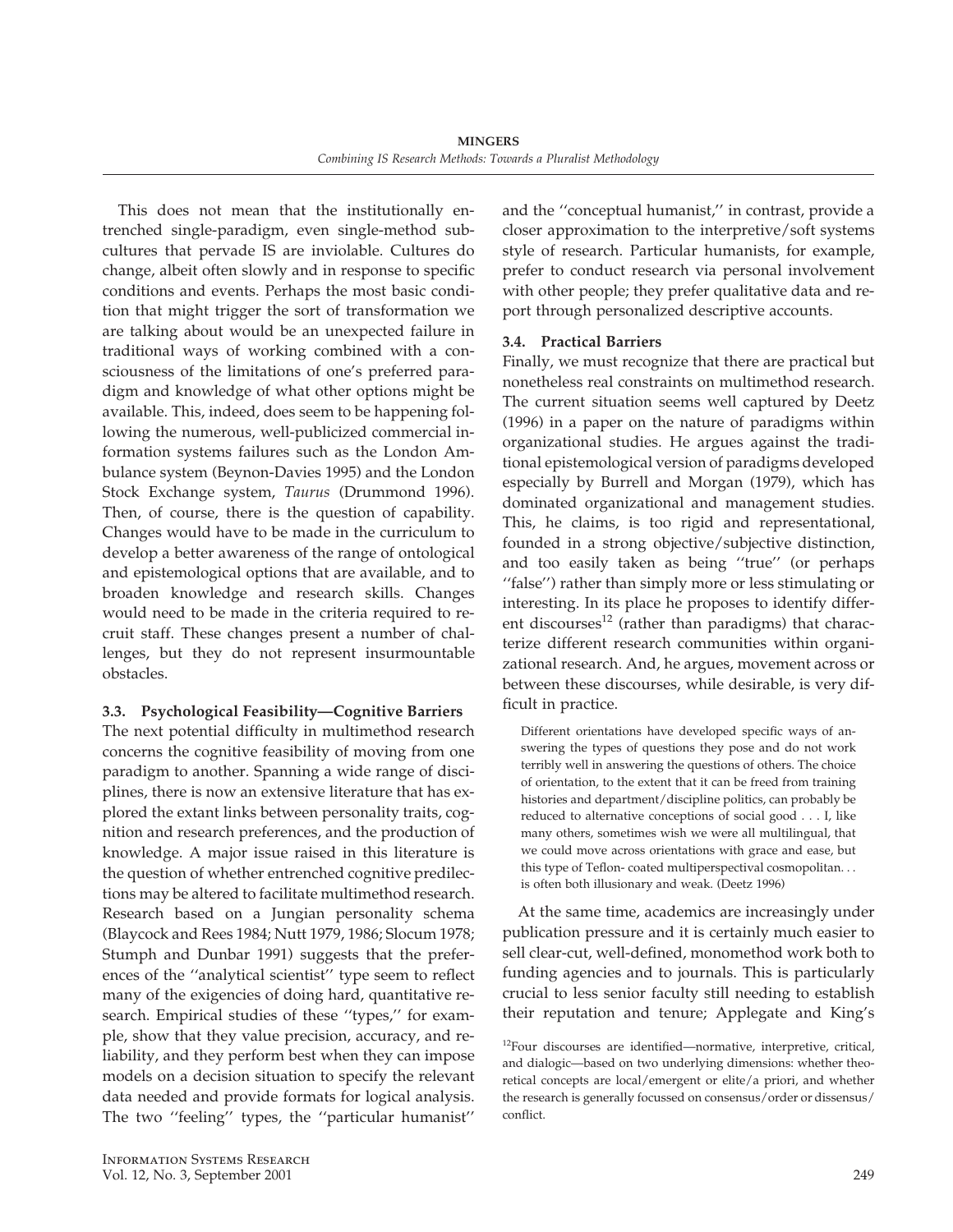(1999) vignette of the pressures and conflicts faced by a junior researcher rings very true. In the United Kingdom we have suffered from the Research Assessment Exercise (RAE). This major undertaking aims to assess research quality across all subjects in all universities, and its results are a significant determinant of research funding. However, its crude methodology, largely couched in terms of *numbers* of publications rather than quality, has effectively penalized longer-term, more complex research projects in favor of short-term, often trivial, journal articles. It is also true, of course, that any project must have self-defined or externally given boundaries, and particular questions that it sets out to answer. It cannot aim to discover everything about everything.

However, despite the practical problems raised in this section, I believe that the approach set out in this paper does not ask for the impossible. It simply suggests that in any piece of research, even one in which a tightly drawn research question overwhelmingly implies a particular method, thought be given to the influence of a range of factors in the situation (including the predilections and experience of the researcher), and the extent to which other methods may add to the richness and *validity* of the results. It is certainly true that multiparadigm research *is* occurring increasingly across a range of disciplines—see surveys by Lewis and Grimes (1999), Mingers (2000b) and Tashakkori and Teddlie (1998)—and there is no reason to suppose that the barriers outlined above apply any less to these other disciplines. Also, to some extent these problems can be alleviated when research is organized into a research program. Individual projects may be largely mono-method, but their results and conclusions can be linked to others that adopt a different approach and may be carried out by other researchers, resulting in the overall program being rich and multimethod.

The multimethodology approach should perhaps be viewed as a regulatory goal rather like Habermas's (1970) ''ideal speech situation''—an ideal that can be aimed for and can guide our choices without the expectation that it can be wholly fulfilled in actuality. The next sections of the paper offer some exemplars of multiparadigm research and some practical guidance for combining research methods.

# **4. Practical Guidance for Multimethod Research**

We have so far argued that pluralist research is both desirable and feasible, although there are a number of difficulties and problems to be overcome. In this section we will offer some practical guidance on linking together different research methods in a systematic way. The first parts describes two frameworks to help in the choice and design of particular research methodologies<sup>s</sup>, while the second section illustrates these with three examples of multimethod research.

## **4.1. Frameworks for Designing Research Methodologies**<sup>s</sup>

**4.1.1. The Research Context.** The first step in a project is to design the research methodology<sup>s</sup> for that particular study. That is, to decide which methods are appropriate and how they will be linked. Developing on work of Checkland (1981) we can conceptualize a research situation in terms of three notional systems: a *researching system(RIS),* a *research-content system(RCS),* and an *intellectual resources system(IRS).*

The RCS is the particular site or object of the research. It could be one or a number of organizations, part of an organization, a particular country or industry, particular types of IS activity, or some area of academic discourse. When appropriate, it will include the clients or funding bodies for the research together with any stated aims, objectives, or research questions. It will generally be a complex interaction of people, social practices, ideas, knowledge, and technology. The RIS is the particular researcher or researchers engaged within the research situation (some of whom, particularly in action research, may ordinarily be involved in the organization). The IRS consists of those frameworks of theories, research methods, and methodologies that could potentially be relevant to the research situation, although not necessarily within the researchers' current repertoire. It is one of the contentions of this paper that in the development of information systems research, too little attention has been paid to the nature and role of the particular researcher(s) involved in terms of their relationships to both the research situation and the intellectual frameworks available to them. In some ways this is ironic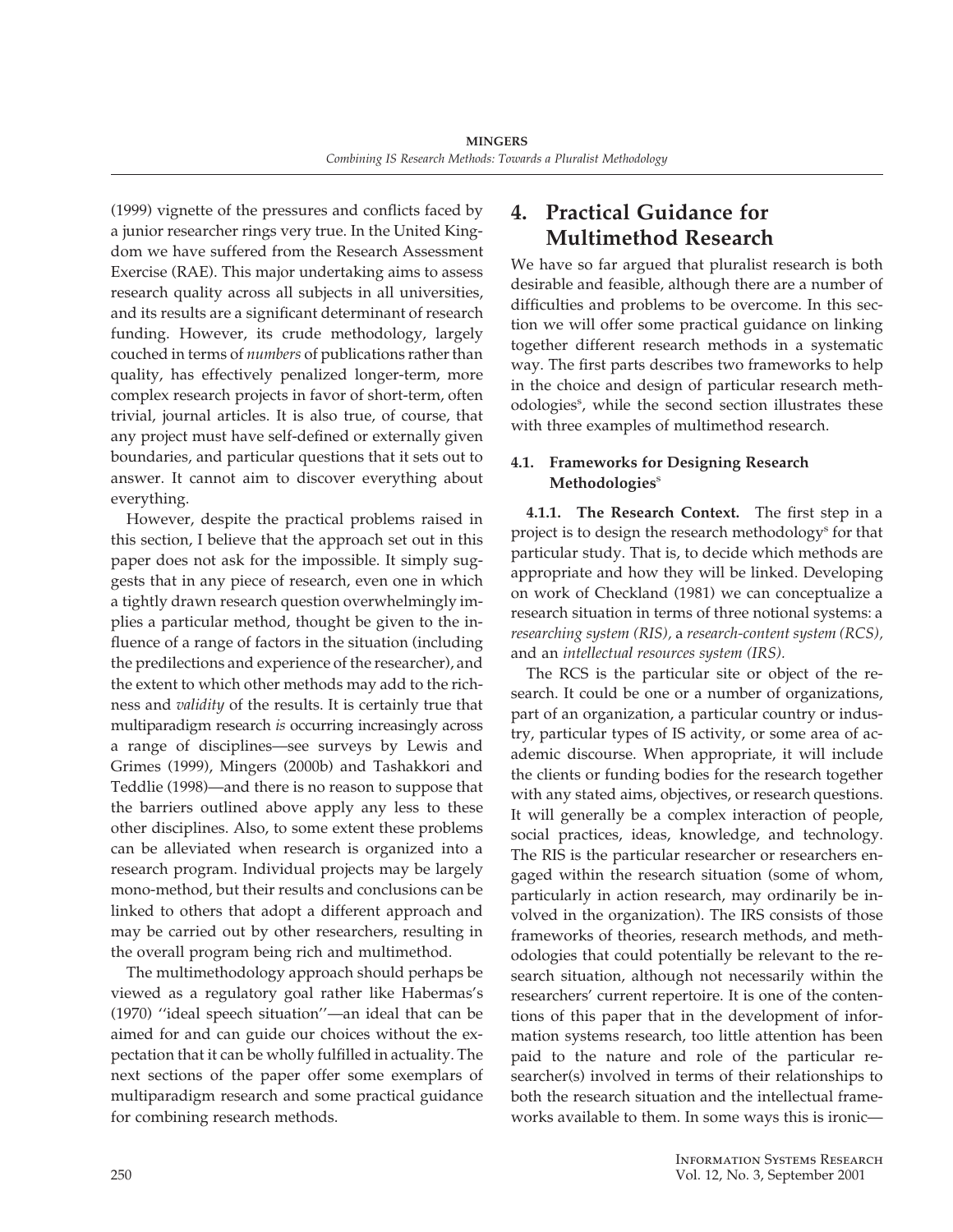the development of interpretive and then critical approaches focused attention on the human actors in the research situation but generally remained silent about the users of the research methods.

There are, as well, three sets of relationships that need to be considered: those between the researcher(s) and the situation, those between research methods and the situation, and those between researchers and method(ologie)s. These three systems and their relations constitute the context at the point of engagement in a research situation. Consideration of these sorts of issues will determine both the initial actions taken and the planning or design of the research (Ormerod 1996c) as a whole. During a study they both condition and change in response to what happens. Thus, they serve as continual reference points for the process of critical reflection that is necessary to structure the research choices made during the process. A series of questions has been developed (Mingers and Brocklesby 1997) to focus attention on the issues and will be illustrated with reference to actual pieces of research in §4.2.

**4.1.2. A Framework for Mapping Methodologies.** In §§2.1 and 2.2 above on the desirability of multimethod research two important features of research situations were described: their multidimensionality and the different types of activity that need to be undertaken within different phases of research. By combining these two factors, a grid is produced that can be used to map the characteristics of different research methods to help in linking them together (Mingers and Brocklesby 1997). The logic of this framework is that, in principle, a research study could be concerned with the three different worlds—material, personal, and social—and the four different phases. Combining these yields 12 different aspects of a research situation that might need to be addressed or questions that could be answered. For instance, in the first phase of research one is collecting data about the situation. This may relate to the physical and material factors, the beliefs and expectations of individuals within the situation, and the relevant social practices and norms. Different research methods will be appropriate for these domains and will yield quite different forms of data. In the next phase, one is analyzing the data to understand the structures that underlie and generate the observations and experiences from the first phase. The framework can then be used in two ways: either considering the questions and asking which research methods may be useful in addressing them, or looking at a research method or methodology and mapping it on to the framework to see which areas it addresses, and appraising its relative strength in each box.

I should make it clear that I would not expect all studies to cover all possibilities. In practice, only some will be relevant to a particular study and this will depend on the context as described above—the particular research objectives, the boundaries drawn and the time and resource constraints, the researchers involved and their own competencies and commitments, and the research methods relevant to the situation. The point is that these choices should be made consciously in the light of a full range of possibilities, rather than implicitly from a very limited repertoire.

4.1.3. Generic Research Designs. The framework described in 4.1.2 allows for a very varied combination of research methods, but in practice particular generic combinations of approaches have been found to work well together. Table 1, developed from Mingers and Gill (1997) and Tashakkori and Teddlie (1998), lists these and provides some research instances.

Five generic research strategies are described with an illustration and reference to actual example(s). The point of these is to demonstrate how methods from different paradigms (i.e., qualitative and quantitative) can fruitfully be combined together. Clearly the more complex designs may be better accommodated within a research program comprising several distinct research projects. One is described below.

## **4.2. Applying the Frameworks—Examples of Empirical Research**

To illustrate the above frameworks and to give examples of multimethod research, I will discuss three studies.13 The first, Lynne Markus' (1994a) study of the use of e-mail in relation to information richness theory, is a good example of multimethod research, but it is by no means perfect as the various limitations highlighted

 $13$ These should be taken as good examples of multimethod research but not *exemplars* in the sense of ideals to be aimed at.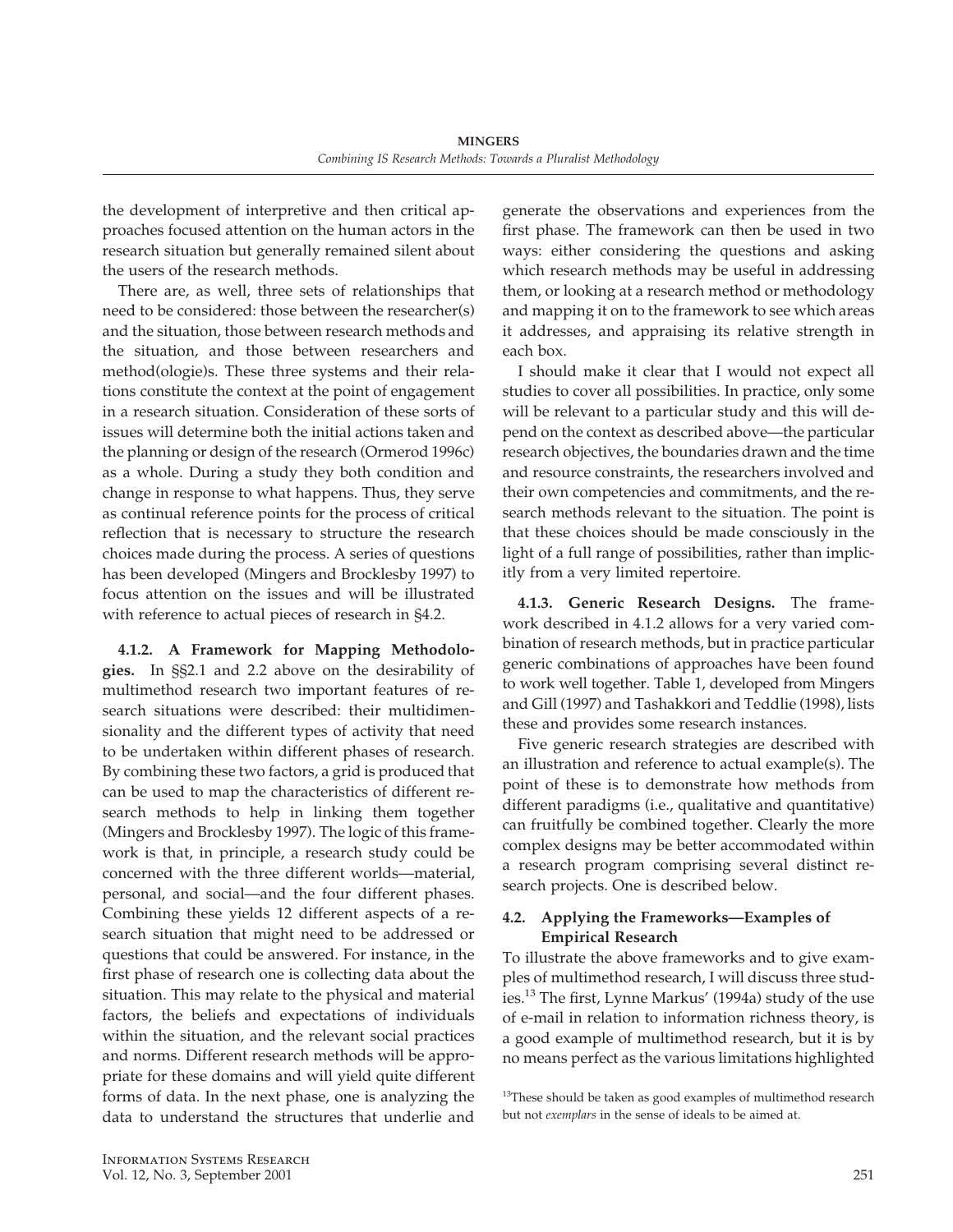**MINGERS** *Combining IS Research Methods: Towards a Pluralist Methodology*

| Table 1<br>Different Types of Multimethod Research Designs (the Example Does Not Necessarily Correspond to the Illustration) |                                                                                                            |                                                                                                                                                                                                                                |                                                                        |
|------------------------------------------------------------------------------------------------------------------------------|------------------------------------------------------------------------------------------------------------|--------------------------------------------------------------------------------------------------------------------------------------------------------------------------------------------------------------------------------|------------------------------------------------------------------------|
| <b>Type of Design</b>                                                                                                        | <b>Method Mix</b>                                                                                          | <b>Illustration</b>                                                                                                                                                                                                            | Example                                                                |
| Sequential                                                                                                                   | Methods are employed in sequence with<br>results from one feeding into the later<br>one.                   | Do a statistically analyzed questionnaire<br>then follow up with some in-depth<br>interviews to better understand the<br>results.<br>Or, undertake ethnographic research and<br>content analysis to design a<br>questionnaire. | (Markus 1994a)<br>(Ngwenyama and Lee 1997)<br>(Carlson and Davis 1998) |
| Parallel                                                                                                                     | Methods are carried out in parallel with<br>results feeding into each other                                | Observation and recording of computer<br>usage together with interviewing and<br>cognitive mapping of users                                                                                                                    | (Trauth and O'Connor 1991)<br>(Trauth and Jessup 2000)                 |
| Dominant (Imperialist)                                                                                                       | One method or methodology as the main<br>approach with contribution(s) from the<br>other(s)                | An intensive study using ethnography or<br>participant observation with some<br>statistical data analysis in the<br>Appreciation phase                                                                                         | (Sillince and Mouakket 1997)                                           |
| Multimethodology <sup>s</sup>                                                                                                | A combination of methods, embodying<br>different paradigms, developed<br>specifically for the task         | Interviews, data analysis, and<br>questionnaires, combined with root<br>definitions and conceptual models<br>(from SSM), and strategic choice<br>commitment package.                                                           | (Ormerod 1995)                                                         |
| Multilevel                                                                                                                   | Research conducted simultaneously at<br>different levels of an organization and<br>using different methods | Survey of call-center operators and<br>interviews/cognitive mapping with<br>supervisors and managers.                                                                                                                          | (Taylor and Tashakkori 1997)                                           |

below will show. The discussion includes a follow-up study in which Ngwenyama and Lee (1997) show how the data can be further interpreted using critical theory. The second, by Trauth and Jessup (2000), provides a direct comparison of positivist and interpretivist analyses of the same information, while the third, by Ormerod (1995), is a piece of action research,<sup>14</sup> involving several methods, culminating in the development if an IT/IS strategy for a large supermarket.<sup>15</sup>

Example 1—E-mail and Information Richness Theory. Information richness theory is well developed and has been the subject of much research. As originally conceived, it claims that communication media (e.g., documents, face-to-face, etc.) differ in the richness of interaction that they support and that, therefore, users will choose particular media depending on the task at hand. In particular, it claims that the higher the level of the task and the more equivocal it is, the more likely that managers are to choose informationrich media such as face-to-face. With regard to e-mail, it has been claimed to be relatively information poor in comparison to, say, meetings or the telephone. Markus' research aimed to investigate these claims within a particular organization, and if the expected pattern of e-mail use was not found, to then consider alternative theoretical explanations of a more social nature, such as critical mass theory and social definition theory. In the following, I will highlight those aspects

<sup>14</sup>*Action* research involves undertaking activities to meet an organization's objectives, but is distinguishable from *consultancy* in that the researcher contributes to knowledge by reflecting back on the theories underlying the work.

<sup>&</sup>lt;sup>15</sup>I had hoped to include discussion of a significant research program involving different methods and researchers. Unfortunately, I have not been able to find one within the IS literature. One is described in Tashakkori and Teddlie (1998)—the Lousiana School Effectiveness Study. This involved five major phases over 16 years and included a rich mix of qualitative and quantitative data generation and analysis.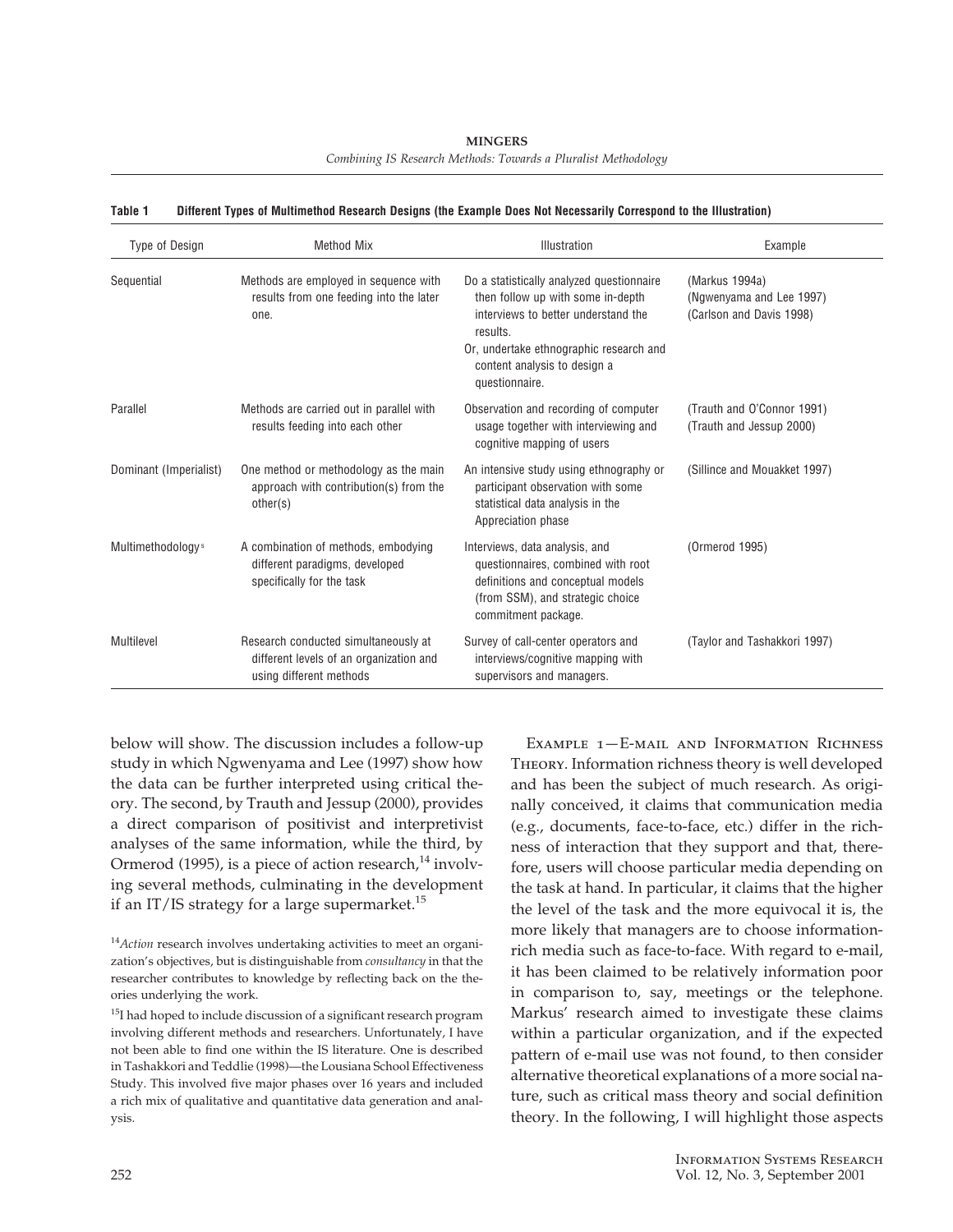of the research that illustrate well a multimethod approach but also point to particular limitations of the work done.<sup>16</sup>

The way the particular research methods were used together can be shown using the framework developed in §4.1.2. A questionnaire was used to investigate managers' awareness of the appropriateness of various media, how well this corresponded to information richness theory, and the frequency of e-mail usage. These were analyzed statistically. The content and degree of equivocality of e-mail communication was investigated by a variety of intensive research methods. Grounded theory and interpretive analysis was used on a sample of actual e-mails, and this was followed up by interviews to explore both objective and social aspects.

Methods were used that addressed, in some measure, all three domains. The survey covered material aspects such as the frequency of e-mail usage; the interpretive analysis and interviews explored the meaning of the messages for particular individuals; and the grounded theory and interviews revealed some of the social aspects of e-mail usage. In terms of the four phases, the research concentrated mainly on appreciating the current situation with some attempt at analyzing the underlying structure using the various theoretical explanations. However, the framework and underlying philosophy also reveal limitations of this particular research design.

First, the questionnaire and its statistical analysis have been carried out in isolation from the other methods, following the logic of a positivist approach. Thus, it is simply assumed that the particular language and meanings used in the questionnaire are appropriate and will be interpreted in the same way by all respondents. Equally, in undertaking the statistical analysis and providing, for example, significance levels, it is assumed that the responses simply reflect some objective reality. In fact, this is partially recognized in the post hoc discussion of results: "That the questionnaire was unable to capture socially-defined rules about the appropriateness of e-mail and telephone use for workrelated...communication is not surprising ...''. Indeed, it is not. The approach advocated here would be to begin with interpretive and ethnographic research within a particular context to be able to create a more reliable questionnaire, and then to feed back the results to inform a later round of interviews and analysis.

Second, although some attention is paid to the social, as opposed to individual, aspects of the situation, this is fairly limited and restricted to the particular norms of e-mail usage developed within the organization. What is lacking is any consideration of the interaction between this localized context and the wider social practices and relations of power and legitimacy that sustain them. This perspective could be brought in several ways, for example, Giddens' (1984) structuration theory, Habermas's (1987) critical social theory, or Callon and Latour's actor-network theory (Walsham 1997).

In terms of the research context (§4.1.1) it is interesting that in the vast majority of reported research very little information is given about the relationships between the researchers, the methods used, and the research site. From a positivist perspective, these issues are irrelevant or even illegitimate because research results are assumed to arise ''purely'' from the situation, but from a critical perspective they are crucial in both explaining how the particular work came to happen, and thereby helping to evaluate it.<sup>17</sup> The stated purpose of the research is to investigate how and why senior managers use e-mail. More particularly, the purpose is to put an existing theory (information richness) to a strong test and, if it is found inadequate, to compare it to alternative theories that bring in more social dimensions. What of the researcher's commitments to the research? Although it is described in a fair-handed way, we might surmise that the researcher actually has fairly clear expectations about the likely outcome because several of her cited publications are concerned with questioning the usefulness of information richness theory and with developing one of the alternatives—critical mass theory.

What of the research site and the actors within it? A

<sup>16</sup>My analysis relies only on the published paper—some of these points were considered in the research as a whole (personal communication from Markus), and a further description of the research can be found in Markus (1994b).

 $17$ Note that the points raised in this section are not intended as a criticism of this research. Rather, they illustrate the inevitable commitments and limitations of any piece of research.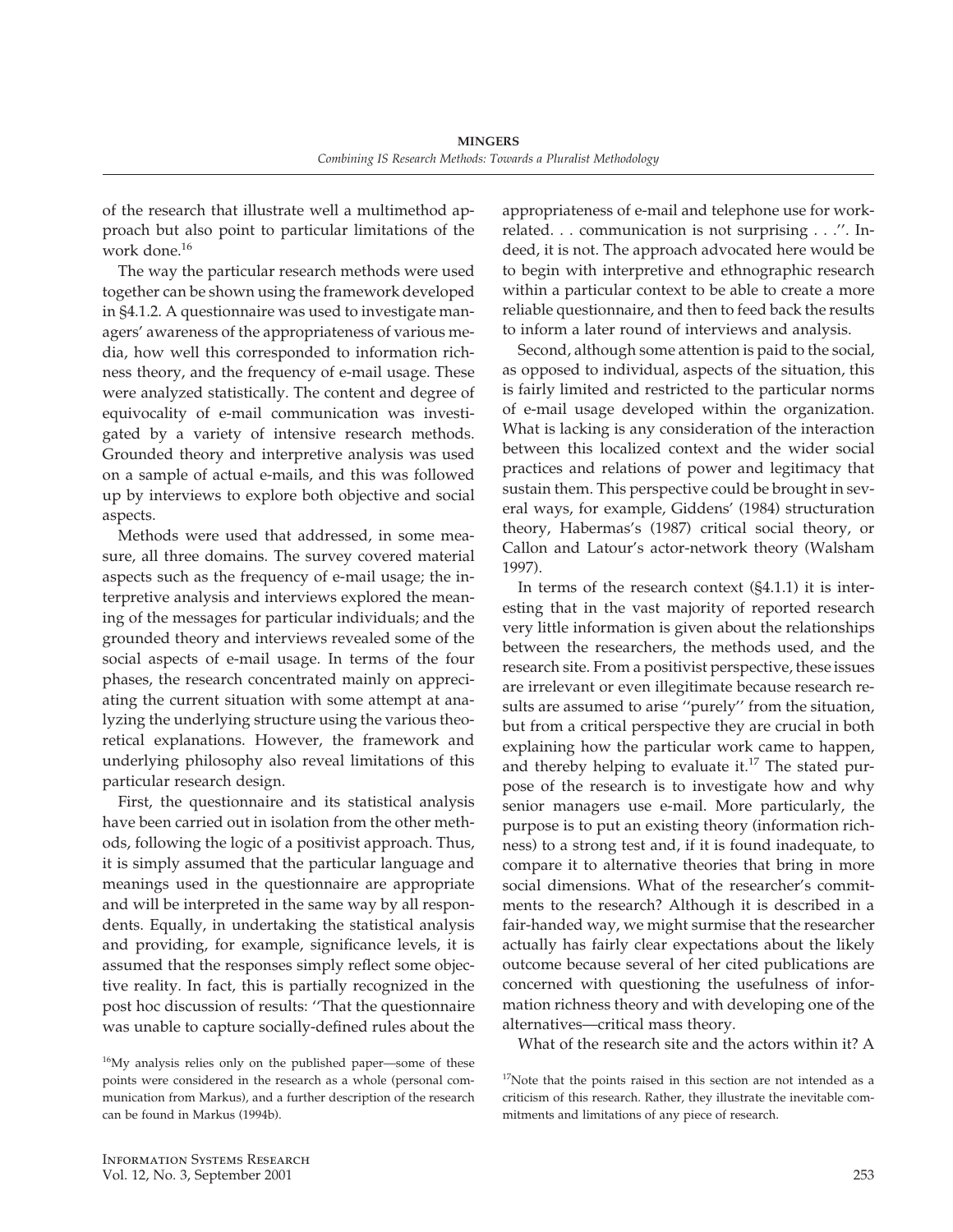**MINGERS** *Combining IS Research Methods: Towards a Pluralist Methodology*

single organization was chosen (why only one?), and for theoretical reasons it needed to be one in which email was widely used (not common at the time), but not a computer company. Such a company was found and ''access gained through the Chairman,'' although it is not explained how this happened or why the company should be willing, except that the chairman was clearly an enthusiast for e-mail and had publicly committed the company to it. This obviously had an important effect on behavior within the company because (as explained in the paper) when the chairman left, email usage dropped off. Equally, the fact that the researcher was introduced by the chairman may have influenced the responses she obtained. It is noted that after the chairman left, the researcher no longer had access.

What of the relationship between possible research methods, the researcher, and research situation? No information is given about the researcher's own knowledge, experience, or predilection for different research methods, but clearly she is comfortable with several from different paradigms. It is argued that information richness theory, which concerns the individual user, requires information about frequency and type of use, and that this is best obtained from a survey, while, the alternatives that are more socially oriented need interpretive methods such as grounded theory. Some awareness of the possible philosophical problems is shown because the study is to be conducted using principles of methodological triangulation, especially Lee (1991). There does not appear to be any consideration of other possible research methods, e.g., soft systems methodology, participant observation, critical hermeneutics, or critical theory.

Moving now to the follow-up study example, Ngwenyama and Lee (1977) make a very similar point in their analysis of some of the e-mail transcripts from Markus's (1994a) paper using Habermas's (1979) theory of communicative action. As explained in §2.1, this theory is concerned with the legitimacy of communicative acts in terms of four validity claims: comprehensibility, rightness, truth, and sincerity. Ngwenyama and Lee go beyond an interpretive analysis of the transcripts in terms of the richness of meanings transmitted, to show that implicitly these validity claims are being raised and challenged. This shows even more than Markus's own analysis the extent to which e-mail can be used for equivocal, and socially and politically sensitive communications. It also goes beyond analysis of meaning and understanding at the individual level to situating that within encompassing social and political contexts. From a multimethod viewpoint, the example demonstrates the same data being analyzed from quite different theoretical traditions. In terms of generic research designs, the two studies together are an example of the sequential type although, as pointed out, the link between the survey and the interpretive analysis is quite weak.

Example 2—Group Support Systems. The second example (Trauth and Jessup 2000) is of interest because it is a deliberate attempt to compare and contrast positivist and interpretive analysis of the same information. It can best be seen as an example of a parallel design because the two analyses were carried out separately on the same set of data, but the conclusions were then combined to generate a richer understanding. It is to some extent artificial as the main aim was the comparison of methods rather than substantive learning about the research situation. The research context was a U.S. university where an issue about gender equality in management and promotions had arisen, generating considerable tension and emotion. As part of the university's response, several computersupported discussion sessions (GSS) were held, facilitated by one of the researchers. It was hoped that the relatively anonymous format would encourage an open discussion. Although a general invitation was extended, relatively few people chose to attend, the vast majority being women in nonsenior roles. Nothing was ever done with the information collected.

The data available was thus the transcripts of the GSS sessions. According to Trauth and Jessup, a positivist analysis of this data assumes that the sessions have a well-defined and known task—idea generation and evaluation, and consensus building. It then sets out to measure how well this has been achieved by setting up an a priori coding scheme—available in the literature (Connolly et al. 1990)—and then mechanistically assigning participants' comments to the categories. The scores can then be analyzed statistically. The results appeared to show that there was a high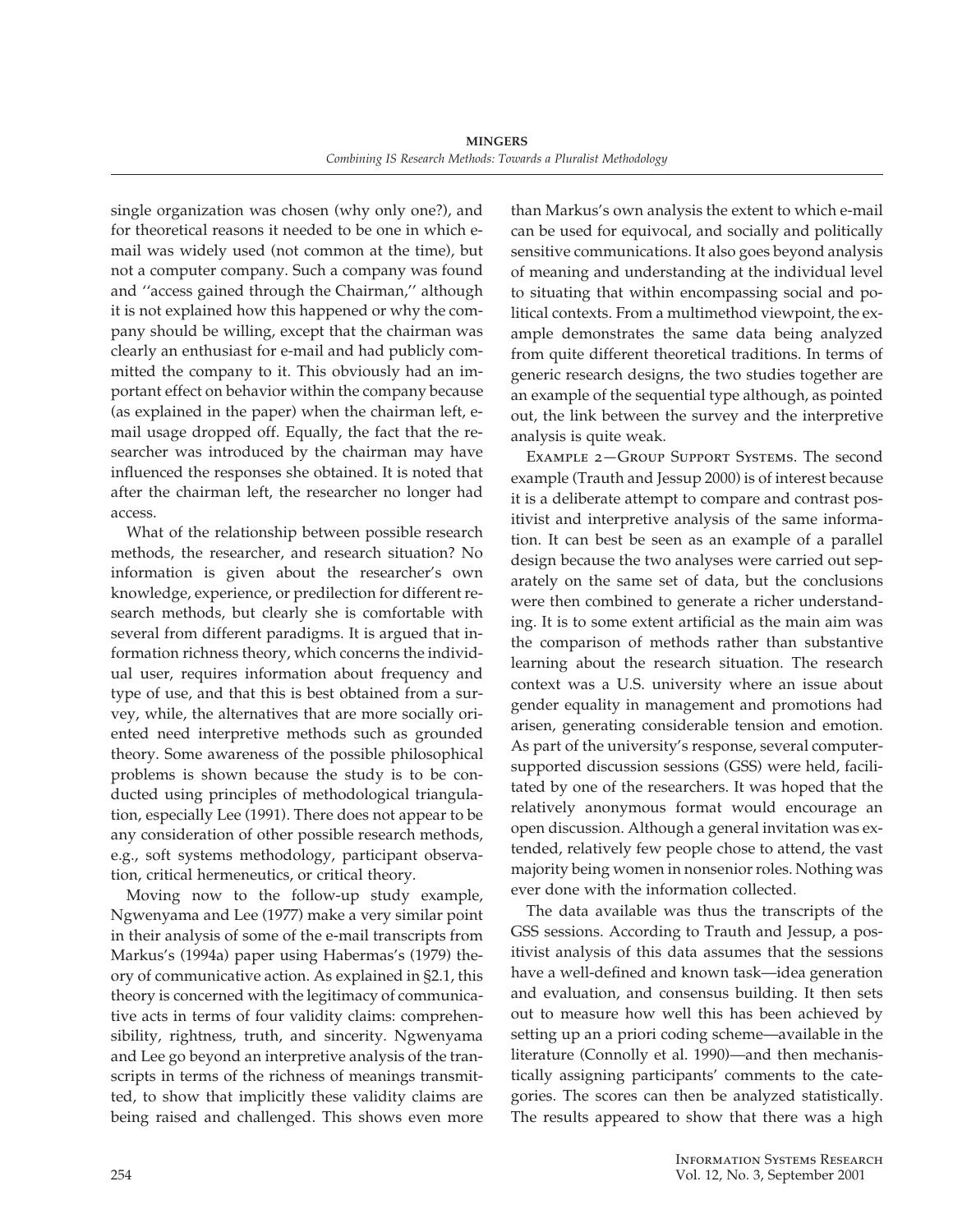degree of participation and engagement; ideas were challenged but with little overt conflict; and consensus about practical changes was generated.

In contrast, the interpretive analysis imposed no external categories, but aimed to surface and understand the *meaning* of the various interactions to the individual participants themselves within their particular organizational context. It tried to establish an insider's rather than outsider's view. Several interpretive methods were used (ethnography, hermeneutics, participant observation, and grounded theory) in an extremely detailed and intensive study of the transcripts. Small sections (''strips'' (Agar 1986)) were analyzed not only for their obvious cognitive content, but also for other layers of meaning such as sarcasm or irony, and the process was repeated through iterations of the hermeneutic circle. The results of the interpretive analysis revealed a very different picture from the positivist. Participation was biased and unrepresentative; engagement was high but emotionally charged; there was little consensus, but there were widely different perceptions of the nature of the problem and possible solutions; the level of conflict was high with considerable degrees of sarcasm; anonymity was low as people who knew each other sat together; and the sessions were not judged as particularly useful.

In relation to the argument of this paper, the research demonstrates clearly the way in which different methods, even when applied to the same data, yield very different pictures of the world. Here, the positivist, extensive approach provides a very superficial analysis of what is a very complex social and political situation. The intensive, interpretive analysis gets at the underlying structures and processes and, to some extent, explains the surface appearance. In terms of the research context, (4.1.1) it is interesting to note how the research method affects the relationship between researcher and situation. From a positivist perspective, there should be no relationship—as the authors say, coding should ideally be done by a disinterested third party. But, in an interpretive analysis the role of interpreter must be acknowledged. Here, the authors are admirably clear that they were intimately involved in the situation—working in the university, having a research interest in gender, and facilitating the sessions. However, they are less reflective about their choice of methods either in the original GSS work—why GSS rather than some other form of action research (e.g., SSM) or facilitated workshop (e.g., cognitive mapping)? Or in the later analysis—why this particular form of positivist analysis? One presumes from the backgrounds of the researchers that it was familiarity, rather than a considered choice of appropriate methods.

Looking at the mapping framework (§4.1.2), we can see that the primary research situation (i.e., the gender problem) was mainly concerned with the social world (roles, practices and power relations, and the personal world) meanings and emotions. And we can see that it was originally intended as part of a process of change, thus requiring all four phases of appreciation, analysis, assessment, and action. In this context, the use of GSS systems can be appropriate as they help with surfacing individual's beliefs and meanings, and with generating possible alternatives. However, by themselves they tend to focus on the personal and ignore the more systemic aspects of organizational and societal structure. This would particularly be the case here, where gender issues are not peculiar to this particular situation. This should have led to the use of complementary methods, such as critical systems heuristics (CSH) (Ulrich 1994) or actor network theory (Walsham 1997). It is not surprising that the results from the GSS sessions were ignored. In terms of analysis, it was also to be expected that positivist methods would reveal little of significance in such a contentious and emotive situation. But equally, the interpretive analysis was limited if there was a need to go beyond understanding to action. Methods that might help with this could be CSH, soft systems methodology (Checkland and Scholes 1990), or strategic choice approach (Friend and Hickling 1987).

EXAMPLE  $3-\text{Design of an IS/IT STRATEGY}$ . The third example is different from the previous ones in being action research in which the researcher was engaged in designing an IS/IT strategy. Ormerod (1995) was commissioned to assist Sainsbury's (one of the U.K.'s foremost retail chains) in ''producing an IT strategy that fits Sainsbury's, based on a shared understanding to generate commitment at Board level.'' The emphasis was on creativity, learning, and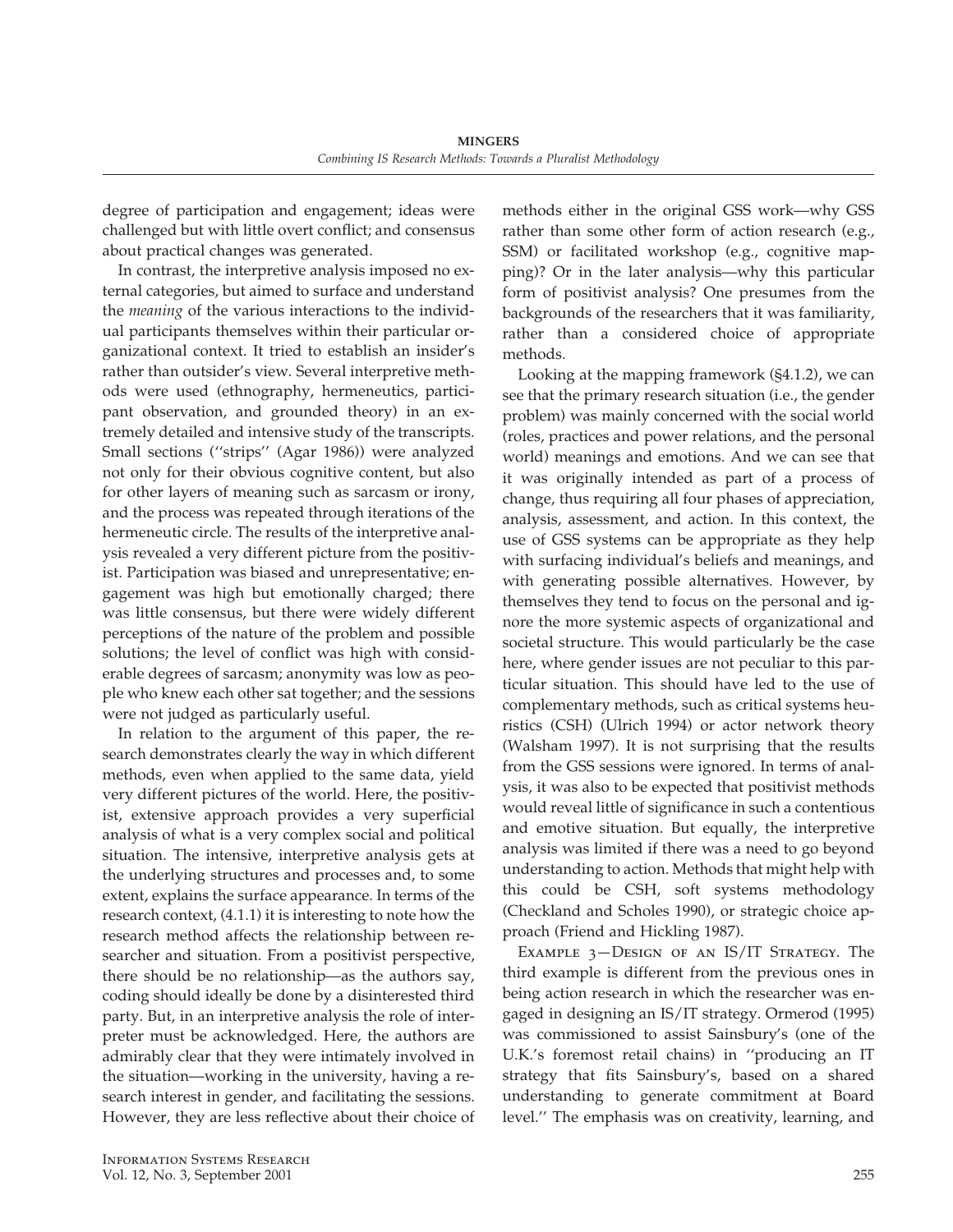broadmindedness. It was to be highly participative involving many senior managers. The overall approach revolved around the participation of different groups in a process of seminars, workshops, and project work. Ormerod organized the project into five sequential stages and used various methods and techniques at different points.

The phases were: (1) *Involvement*. This was the initial planning of the project, designing task groups, and ensuring the participation of relevant actors. (2) *Business imperatives*. The first substantive stage was to generate understanding and agreement about the business and its environment and the crucial business imperatives. The main tool was cognitive mapping. Maps were developed for several key actors, and these were discussed, elaborated, and eventually combined into a map of the overall business. Other techniques used were SWOT analysis (strengths, weaknesses, opportunities, threats), de Bono's ''six thinking hats'' (1985), Mintzberg's structure in fives model (1983), and Porter's value chain (1985). (3) *Insight into future systems*. This stage was concerned with exploring various areas of the business to identify potential new systems developments. Seven teams covered different areas using SSM (Checkland and Holwell 1998). This involved developing rich pictures of the area, creating models of possible systems, and evaluating their desirability and feasibility. (4) *Evaluation*. This phase considered all the candidate systems (100) in terms of their costs and benefits relative to the business imperatives identified in Phase 2. Then followed ''comparing'' and ''choosing'' stages of the Strategic Choice approach. Quantitative and qualitative measures were used in the evaluations, and the Viable Systems Model (Beer 1985) was also employed, although not very successfully. (5) *Strategic initiatives*. Finally, the portfolio of possibilities was shaped into a strategic plan of six interlinked initiatives, each with several subprojects. This formed the basis of IT strategy over the medium term. Unusually, Ormerod (1996b) returned five years after the project to evaluate how the strategy had performed on implementation.

Evaluating this research, it is clearly a sophisticated example of multimethodology, wherein a range of methods and parts of methodologies were combined

together to meet the needs of the particular situation. In terms of the research methods used, it did cover all the stages of a research design (§4.1.2), but in the main it concentrated on the use of soft methods in the personal dimension. There was little quantitative analysis except in the final evaluation stages and little by way of consideration of the social and political aspects of the process except in the emphasis on widespread participation, at least among senior managers.

In terms of the research context (§4.1.1), action research raises delicate questions concerning the relationship between client and researcher, some of which are explored by Ormerod in a later paper (Ormerod 1996a). If the researcher is being employed as a consultant to achieve a particular outcome for the client, then this will be the dominant factor in determining what the researcher actually does. This must inevitably condition the results and imply a strongly managerialist perspective. Critical inquiries or methods that challenge the existing balance of power or accepted practices too radically may well not be acceptable (Mingers 2000c). Equally, it is likely that management will set the scope and boundaries of the project and perhaps impose particular solutions, e.g., downsizing. There could also be problems within the research side. To count as genuine research there should be some theory or method which is to be tested that is made explicit at the start of the project. The reflective results need to be published. However, it is often the case that in the heat of action pragmatic decisions are made, and the original ideas to be tested are abandoned. There are also often problems in publishing the results for confidentiality reasons.

# **5. Conclusions**

This paper has argued for the adoption of a pluralist approach within IS research. This means that in designing the methodology<sup>s</sup> for any research study consideration should be given to the different dimensions of a real situation, material, social, and personal; to the tasks involved in the different stages of a research study; and to the research context (including the capabilities and characteristics) of the researcher(s). This should lead, if possible and appropriate, to the con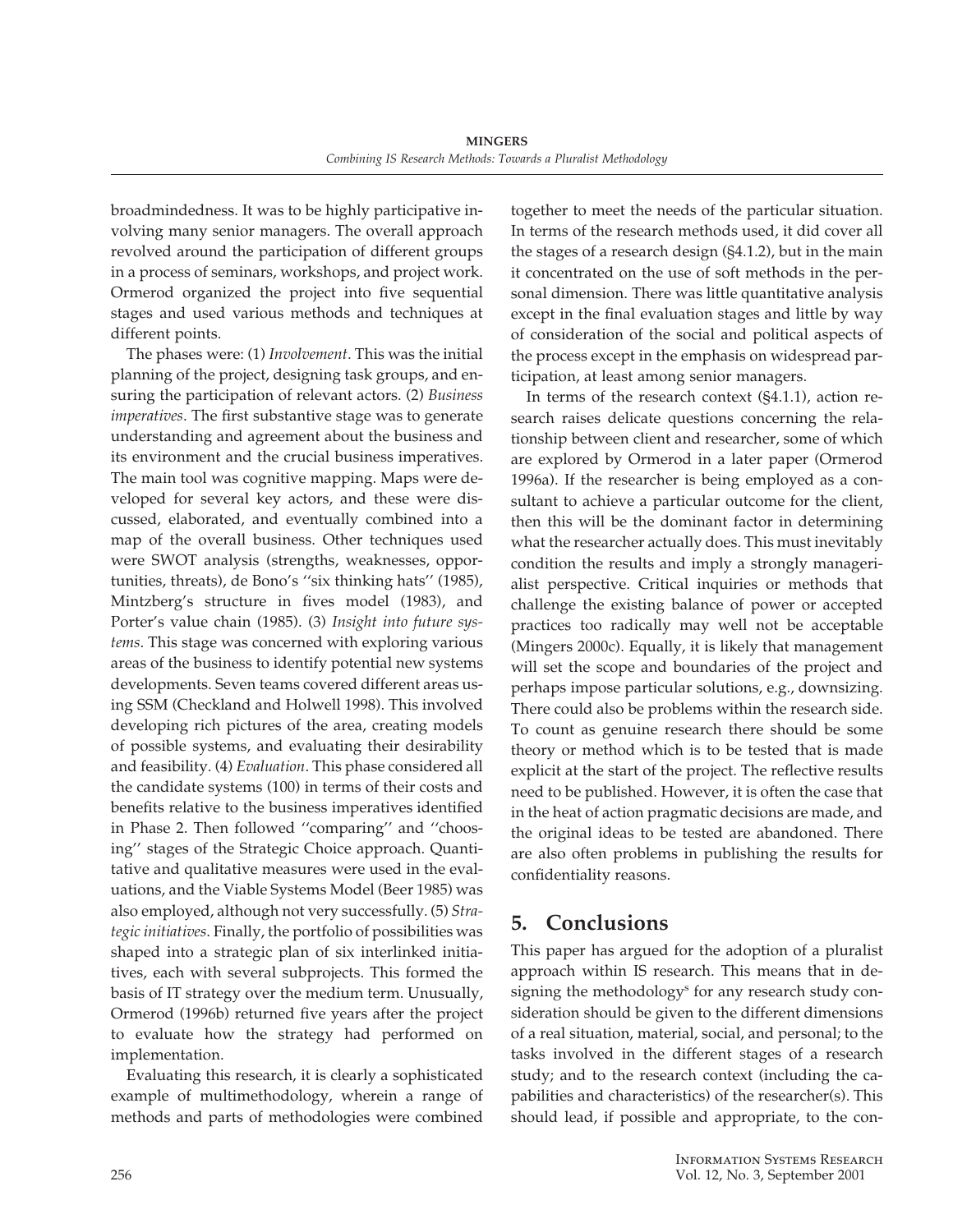struction of a multimethod, multiparadigm research design. The paper went on to discuss a variety of feasibility issues that are (surmountable) barriers to multimethod research. Finally, some tools were described that can be useful in multimethod research, and these were illustrated by a critical discussion of three pieces of empirical research.

Out of this discussion, we can now outline an agenda for further work. First, more research needs to be done on the cognitive and cultural obstacles that stand in the way of multimethod research. Are there other personality-related factors that impinge upon research preferences, in addition to those identified in the Jungian schema? Can individuals operate effectively in nonpreferred research modes? What are the preferences and ''habits of mind'' of information systems people? What scope is there, if any, for ''paradigm shifting?'' To what extent does the prevailing cultural constitution of the IS community mitigate against multimethod research? Should there be changes in the curriculum in tertiary education (Work 1997) and training to better develop multimethod competencies? All of these questions provide fertile avenues for further research.

Second, alternative theoretical frameworks to provide practical guidance for multimethod design need to be investigated. The two-dimensional framework presented here only illustrates one possibility. Inevitably, there will be others that are potentially valuable sources of insight. Once frameworks are in place, we can then set about the task of investigating logical possibilities for combining methods, putting them to work, and then reflecting upon the results. Third, there is the question of the individual researcher. The cognitive and psychological characteristics of individuals are important in making a particular selection of methodologies, but they are generally ignored in the development of methodologies and frameworks. Lastly, it is already apparent that a good deal of multimethod research is already being undertaken that has not yet filtered through into the literature. It would be useful to know more about this work. The answers to questions like: Who is doing it?; for what reasons?; and how are they combining methods?, would complement the insights that emerge out of more theoretically driven concerns such as those expressed here.

#### **Acknowledgement**

The author would like to thank the referees and editors for their helpful and constructive comments.

#### **References**

- Agar, M. 1986. *Speaking of Ethnography*. Sage Publications, Newbury Park, CA.
- Applegate, L., J. King. 1999. Rigor and relevance: Careers on the line. *MISQ* **23**(1) 18–19.
- Avison, D., M. Myers. 1995. Information systems and anthropology: An anthropological perspective on IT and organizational culture. *Inform. Tech. People* **8**(3) 43–56.
- ——, T. Wood-Harper. 1990. *Multiview, An Exploration in Business Systems Development*. Blackwell, Oxford, U.K.
- Banville, C., M. Landry. 1989. Can the field of MIS be disciplined? *Comm. ACM* **32**(1) 48–60.
- Beer, S. 1985. *Diagnosing the System for Organizations*. Wiley, Chichester, U.K.
- Benbasat, I., R. Weber. 1996. Rethinking ''diversity'' in information systems research. *Inform. Systems Res.* **7**(4) 389–399.
- Beynon-Davies, P. 1995. Information systems ''failure'': The case of the London Ambulance Service's computer aided despatch project. *Euro. J. Inform. Systems* **4** 171–184.
- Bhaskar, R. 1978. *A Realist Theory of Science*. Harvester, Hemel Hempstead, U.K.
- ——. 1979. *The Possibility of Naturalism*. Harvester Press, Sussex, U.K.
- ——. 1989. *Reclaiming Reality*. Verso, London, U.K.
- ——. 1994. *Plato Etc.*, Verso, London, U.K.
- Blaike, N. 1991. A critique of the use of triangulation in social research. *Quality and Quantity* **25** 115–136.
- Blaycock, P., P. Rees. 1984. Cognitive style and the usefulness of information. *Decision Sci.* **15** 74–91.
- de Bono, E. 1985. *Conflicts: A Better Way to Resolve Them, Six Thinking Hats*. Penguin, London, U.K.
- Booth, W. 1979. *Critical Understanding: The Powers and Limits of Pluralism.* University of Chicago Press, Chicago, IL.
- Brocklesby, J. 1994. Let the jury decide: Assessing the cultural feasibility of total systems intervention. *Systems Practice* **7**(1) 75– 86.
- ——. 1995. Intervening in the cultural constitution of systems methodological complementarism and other visions for systems science. *J. Oper. Res. Soc.* **46**(11) 1285–1298.
- ——, S. Cummings. 1995. Combining hard, soft and critical methodologies in systems research: The cultural constraints. *Systems Res.* **12**(1) 239–245.
- Burrell, G., G. Morgan. 1979. *Sociological Paradigms and Organisational Analysis*. Heinemann, London, U.K.
- Carlson, P., G. Davis. 1998. An investigation of media selection among directors and managers: From ''self'' to ''other'' orientation. *MIS Quart.* **22**(3) 335–362.
- Checkland, P. 1981. *Systems Thinking, Systems Practice*. Wiley, Chichester, U.K.
- ——, S. Holwell. 1998. *Information, Systems and Information Systems: Making Sense of the Field*. Wiley, Chichester, U.K.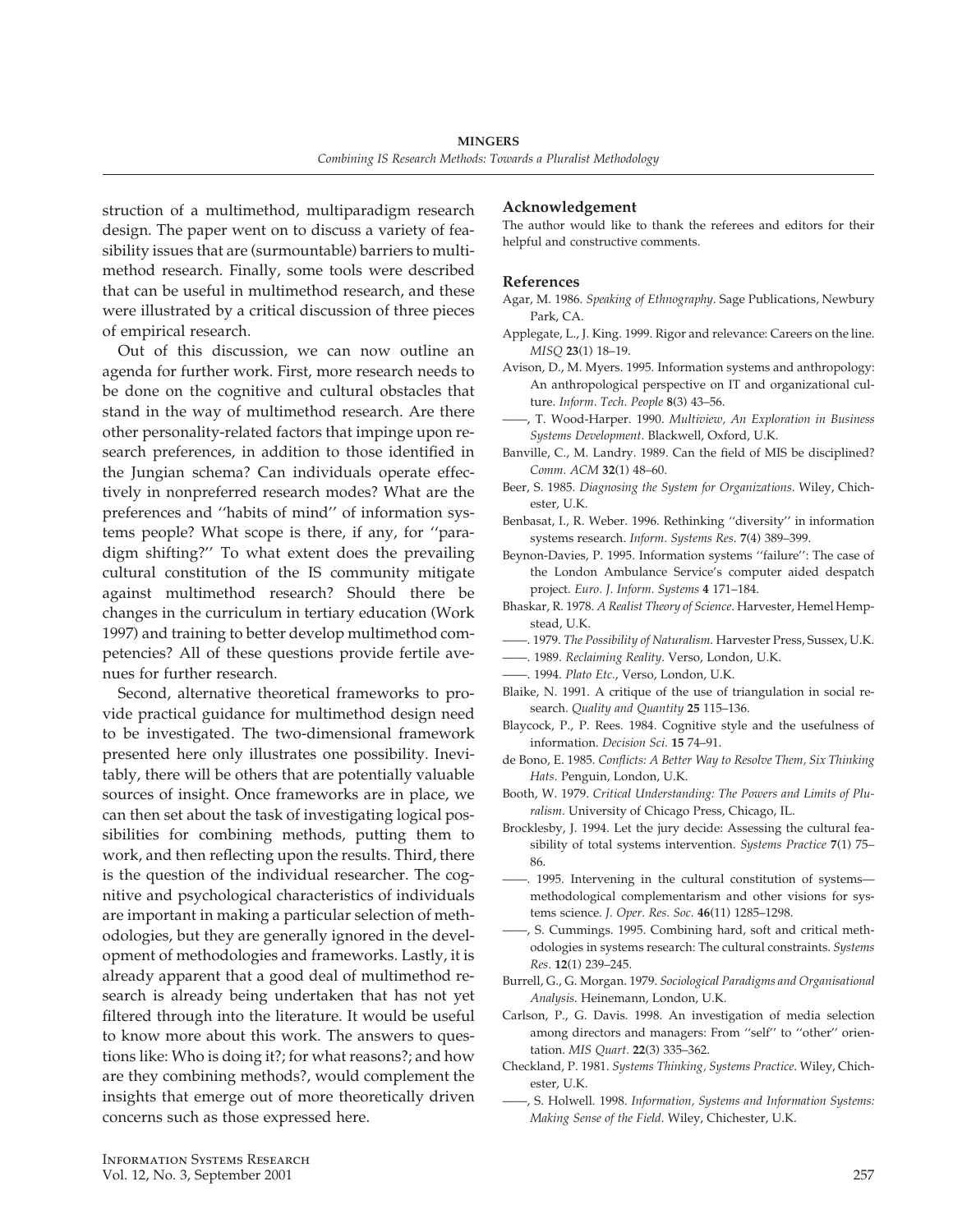- ——, J. Scholes. 1990. *Soft Systems Methodology in Action*. Wiley, Chichester, U.K.
- Connolly, T., L. Jessup, J. Valacich. 1990. Idea generation using a GDSS: Effects of anonymity and evaluative tone. *Management Sci.* **36**(6) 689–703.
- Deetz, S. 1996. Describing differences in approach to organization science: Rethinking Burrell and Morgan and their legacy. *Organ. Sci.* **7**(2) 191–207.
- Drummond, H. 1996. The politics of risk: Trials and tribulations of the Taurus project. *J. Inform. Tech.* **11** 347–357.
- Friend, J., A. Hickling. 1987. *Planning Under Pressure: The Strategic Choice Approach*. Pergamon, Oxford, U.K.
- Galliers, R. 1991. Choosing appropriate information systems research approaches: A revised taxonomy. R. Galliers, ed. *Information Systems Research: Issues, Methods and Practical Guidelines*. Blackwell, Oxford, U.K., 144–162.
- ——. 1992. *Information Systems Research: Issues, Methods and Practical Guidelines.* Blackwell, Oxford, U.K.
- ——. 1993. Research issues in information systems. *J. Inform. Tech.* **8**(2) 92–98.
- -. 1994. Relevance and rigour in information systems research: Some personal reflections on issues facing the information systems research community. *IFIP Trans. A—Comput. Sci. Tech.* **54** 93–101.
- ——. 1996. Reflections on information systems research: Twelve points of debate. F. Stowell, J. Mingers, eds. *Information Systems: an Emerging Discipline?* McGraw Hill, London, U.K.
- ——, N. Mylonopoulos, C. Morris, M. Meadows. 1997. IS research agendas and practices in the UK. *Proc. 2nd UKAIS Conf.*, University of Southampton, U.K. 143–168.
- Giddens, A. 1984. *The Constitution of Society*. Polity Press, Cambridge, U.K.
- Gioia, D., E. Pitre. 1990. Multiparadigm perspectives on theory building. *Acad. Management Rev.* **15**(4) 584–602.
- Goles, T., R. Hirschheim. 2000. The paradigm is dead, the paradigm is dead . . . long live the paradigm: The legacy of Burrell and Morgan. *Omega* **28**(3) 249–268.
- Guba, E. 1990. The alternative paradigm dialog. E. Guba, ed. *The ParadigmDialog*. Sage Publications, CA.
- Habermas, J. 1970. Towards a theory of communicative competence. *Inquiry* **13** 360–375.
- ——. 1979. *Communication and the Evolution of Society*. Heinemann, London, U.K.
- ——. 1984. *The Theory of Communicative Action Vol. 1: Reason and the Rationalization of Society*. Heinemann, London, U.K.
- ——. 1987. *The Theory of Communicative Action Vol. 2: Lifeworld and System: A Critique of Functionalist Reason*. Polity Press, Oxford, U.K.
- ——. 1990. *Moral Consciousness and Communicative Action*. Polity Press, Cambridge, U.K.
- -. 1993. On the pragmatic, the ethical, and the moral employments of practical reason. J. Habermas, ed. *Justification and Application*. Polity Press, Cambridge, U.K., 1–17.
- Harvey, L., M. Myers. 1995. Scholarship and practice: The contribution of ethnographic research methods to bridging the gap. *Inform. Tech. People* **8**(3) 13–27.
- Hirschheim, R., H. Klein. 1989. Four paradigms of information systems development. *Comm. ACM* **32**(10) 1199–1216.
- -, K. Lyytinen. 1996. Exploring the intellectual foundations of information systems. *Accounting, Management & Inform. Tech.* **2**(1/2) 1–64.
- Keat, R., J. Urry. 1981. *Social Theory as Science*. RKP, London, U.K.
- Kuhn, T. 1970. *The Structure of Scientific Revolutions*. Chicago University Press, Chicago, IL.
- Landry, M., C. Banville. 1992. A disciplined methodological pluralism for MIS research. *Accounting, Management & Inform. Tech.* **2**(2) 77–97.
- Layder, D. 1993. *New Strategies in Social Research*. Polity Press, Cambridge, U.K.
- Lee, A. 1991. Integrating positivist and interpretivist approaches to organizational research. *Organ. Sci.* **2** 342–365.
- ——. 1999. Rigour and relevance in MIS research: Beyond the approach of positivism alone. *MIS Quart.* **23**(1) 29–33.
- Lewis, M., A. Grimes. 1999. Metatriangulation: Building theory from multiple paradigms. *Acad. Management Rev.* **24**(4) 672–690.
- Livari, J., R. Hirschheim, H. Klein. 1998. A paradigmatic analysis contrasting information systems development approaches and methodologies. *Inform. Systems Res.* **9**(2) 164–193.
- ——, ——, ——. 1999. Making sense of the methodology jungle: A three-tiered framework for information systems development. Working Paper.
- -, ——, ——. 2000. A dynamic framework for classifying information systems development methodologies and approaches. *J. Management Inform. Systems* **17**(3) 177–216.
- Lyytinen, K., H. Klein. 1985. The critical theory of Jurgen Habermas as a basis for a theory of information systems. E. Mumford, R. Hirscheim, G. Fitzgerald, T. Wood-Harper, eds. *Research Methods in Information Systems*. Elsevier, Amsterdam, The Netherlands, 219–236.
- Markus, L. 1994a. Electronic mail as the medium of managerial choice. *Organ. Sci.* **5**(4) 502–527.
- ——. 1994b. Finding a happy medium: Explaining the negative effects of electronic communication on social life at work. *ACM Trans. Inform. Systems* **12**(2) 119–149.
- Maturana, H. 1990. Science and daily life: The ontology of scientific explanations. W. Krohn, G. Kuers, H. Nowotny, eds. *Selforganization: Portrait of a Scientific Revolution*. Kluwer Academic Publishers, Dordrecht, The Netherlands, 12–35.
- ——, F. Varela. 1980. *Autopoiesis and Cognition: The Realization of the Living*. Reidel, Dordrecht, The Netherlands.
	- ——, ——. 1987. *The Tree of Knowledge*. Shambhala, Boston, MA.
- Miles, M., M. Huberman. 1994. *Qualitative Data Analysis: An Expanded Sourcebook*. Sage Publications, Thousand Oaks, CA.
- Mingers, J. 1992. Recent developments in critical management science. *J. Oper. Res. Soc.* **43**(1) 1–10.
- ——. 1995. *Self-Producing Systems: Implications and Applications of Autopoiesis*. Plenum Press, New York.